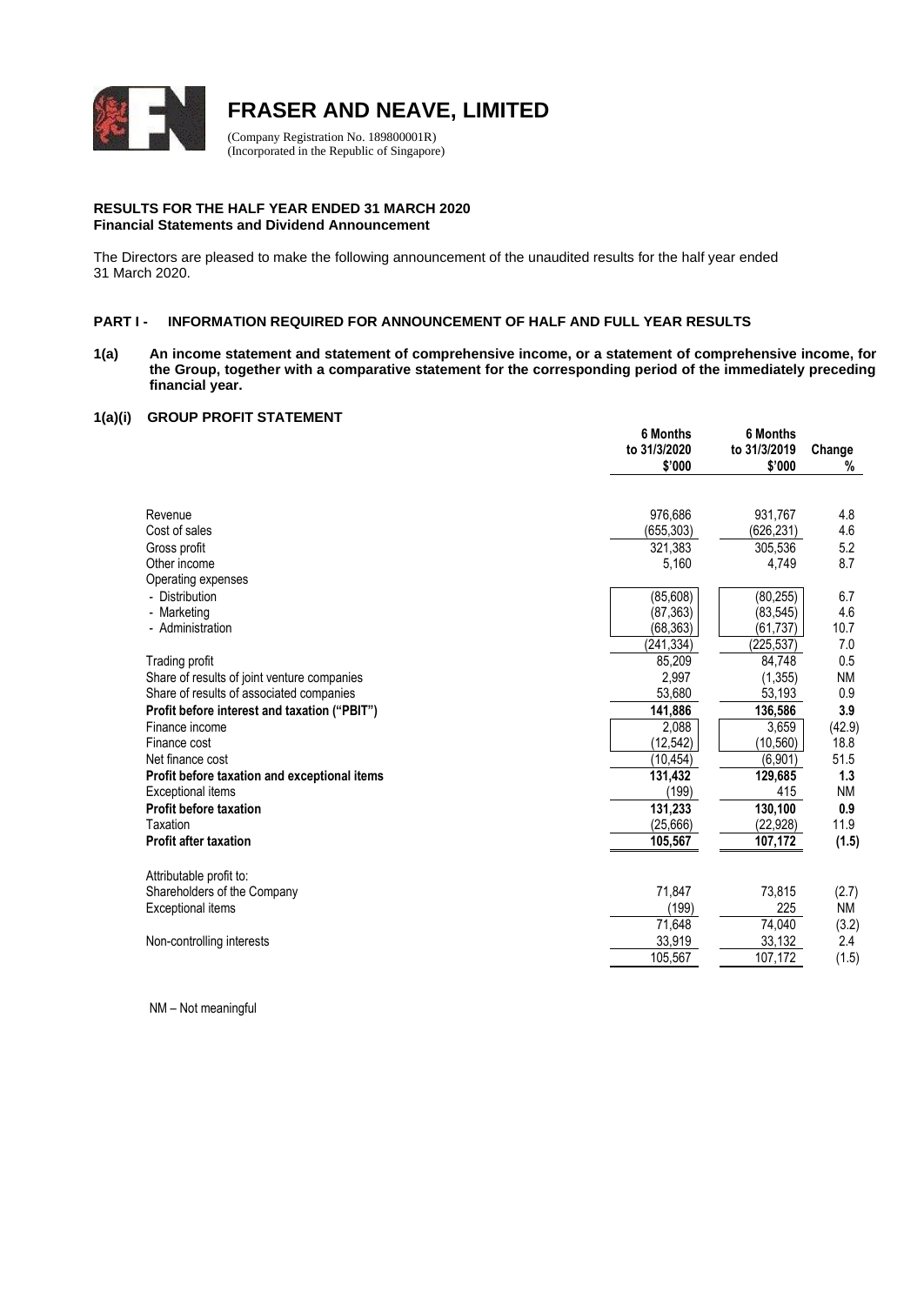

# **1(a)(ii) BREAKDOWN AND EXPLANATORY NOTES TO GROUP PROFIT STATEMENT**

|                                                                                                                   | 6 Months<br>to 31/3/2020<br>\$'000 | <b>6 Months</b><br>to 31/3/2019<br>\$'000 | Change<br>% |
|-------------------------------------------------------------------------------------------------------------------|------------------------------------|-------------------------------------------|-------------|
| <b>Operating expenses</b><br>Included in operating expenses are:                                                  |                                    |                                           |             |
| Depreciation & amortisation                                                                                       | (44, 135)                          | (29, 884)                                 | 47.7        |
| Allowance for bad and doubtful debts                                                                              | (147)                              | (161)                                     | (8.7)       |
| Allowance for inventory obsolescence                                                                              | (4, 158)                           | (3, 491)                                  | 19.1        |
| Employee share-based expense                                                                                      | (2,696)                            | (614)                                     | <b>NM</b>   |
| Other income<br>Gain on disposal of fixed assets                                                                  | 70                                 | 101                                       | (30.7)      |
| Foreign exchange gain/(loss)                                                                                      | 566                                | (987)                                     | <b>NM</b>   |
| <b>Taxation</b><br>(Under)/Over provision of prior year taxation                                                  | (32)                               | 703                                       | <b>NM</b>   |
| <b>Exceptional items</b><br>(Provision for)/Write back of restructuring and re-organisation cost<br>of operations | (199)                              | 20                                        | <b>NM</b>   |
| Insurance claim relating to fire                                                                                  |                                    | 574                                       | <b>NM</b>   |
| Investment property written off                                                                                   |                                    | (179)                                     | <b>NM</b>   |
|                                                                                                                   | (199)                              | 415                                       | <b>NM</b>   |
|                                                                                                                   |                                    |                                           |             |
| PBIT as a percentage of revenue                                                                                   | 14.5%                              | 14.7%                                     |             |

NM - Not meaningful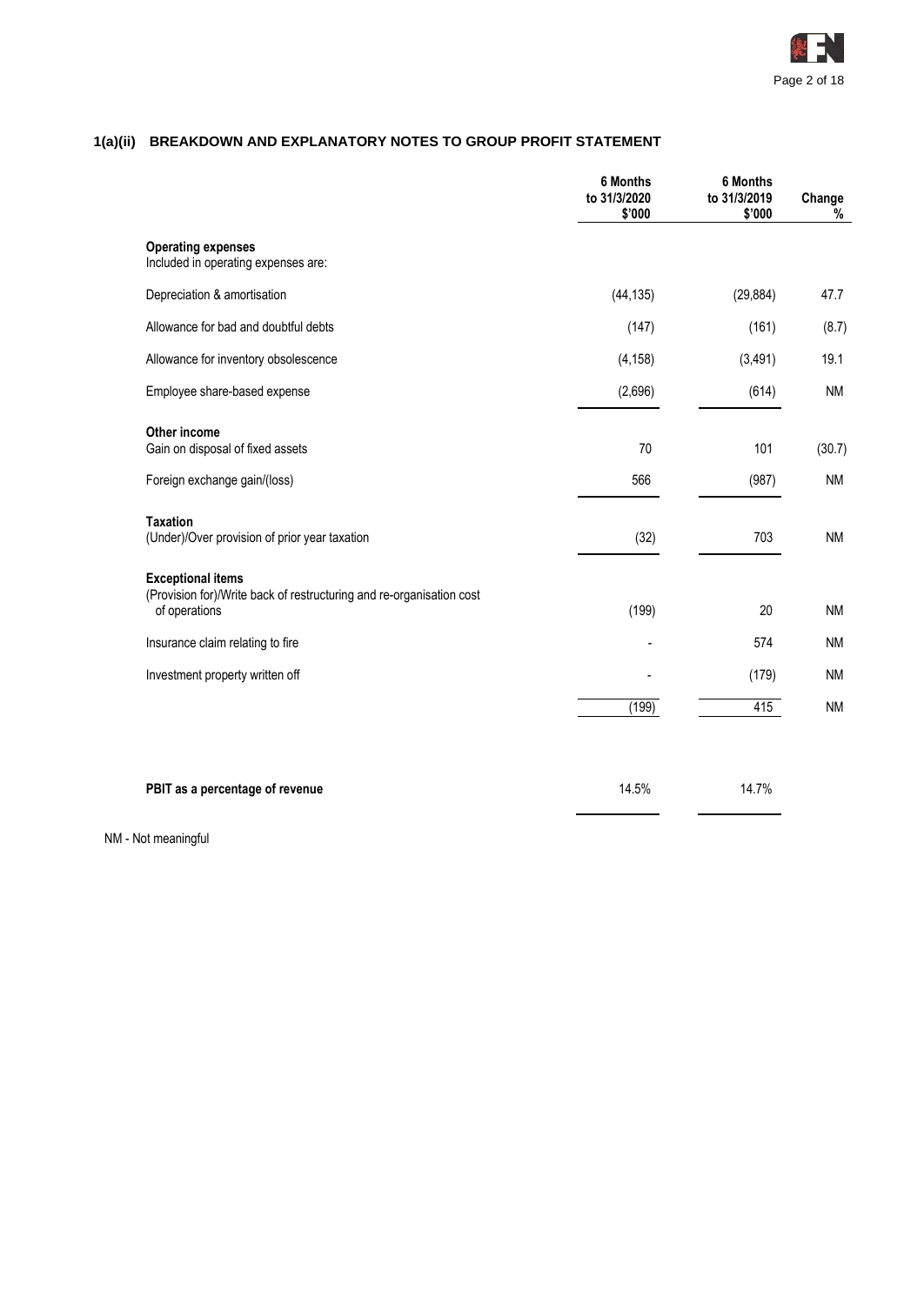

# **1(a)(iii) ADDITIONAL INFORMATION**

|                                          | Revenue                                   |                                                   | <b>PBIT</b>                        |                                                   |  |
|------------------------------------------|-------------------------------------------|---------------------------------------------------|------------------------------------|---------------------------------------------------|--|
| <b>Group revenue and profit analysis</b> | <b>6 Months</b><br>to 31/3/2020<br>\$'000 | 6 Months<br>to 31/3/2019<br>\$'000<br>(Restated)* | 6 Months<br>to 31/3/2020<br>\$'000 | 6 Months<br>to 31/3/2019<br>\$'000<br>(Restated)* |  |
| <b>By Business Activity</b>              |                                           |                                                   |                                    |                                                   |  |
| <b>Beverages</b><br>Dairies              | 241,055<br>609,230                        | 235,378<br>567,939                                | 7,596<br>139,229                   | 3,246<br>140,001                                  |  |
| Printing & publishing<br>Others          | 126,192<br>209                            | 128,257<br>193                                    | (11, 018)<br>6,079                 | (7, 100)<br>439                                   |  |
|                                          | 976,686                                   | 931,767                                           | 141,886                            | 136,586                                           |  |
| <b>By Territory</b>                      |                                           |                                                   |                                    |                                                   |  |
| Singapore                                | 220,523                                   | 210,792                                           | 541                                | (1, 593)                                          |  |
| Malaysia                                 | 347,848                                   | 363,054                                           | 23,081                             | 25,296                                            |  |
| Thailand                                 | 350,576                                   | 318,582                                           | 73,022                             | 66,778                                            |  |
| Vietnam                                  | 56                                        | 46                                                | 51,251                             | 50,791                                            |  |
| Others                                   | 57,683                                    | 39,293                                            | (6,009)                            | (4,686)                                           |  |
|                                          | 976,686                                   | 931,767                                           | 141,886                            | 136,586                                           |  |

#### **Attributable profit to shareholders of the Company**

|                                                                                                      | <b>6 Months</b><br>to 31/3/2020<br>\$'000 | 6 Months<br>to 31/3/2019<br>\$'000<br>(Restated)* |
|------------------------------------------------------------------------------------------------------|-------------------------------------------|---------------------------------------------------|
| <b>By Business Activity</b><br><b>Beverages</b><br>Dairies<br>Printing & publishing<br><b>Others</b> | 172<br>91,571<br>(11, 478)<br>(8, 418)    | (3,045)<br>91,579<br>(7,675)<br>(7,044)           |
| Exceptional items                                                                                    | 71,847<br>(199)<br>71,648                 | 73,815<br>225<br>74,040                           |

\* Reclassification of segmental information have been made to the comparative period to conform with current period's presentation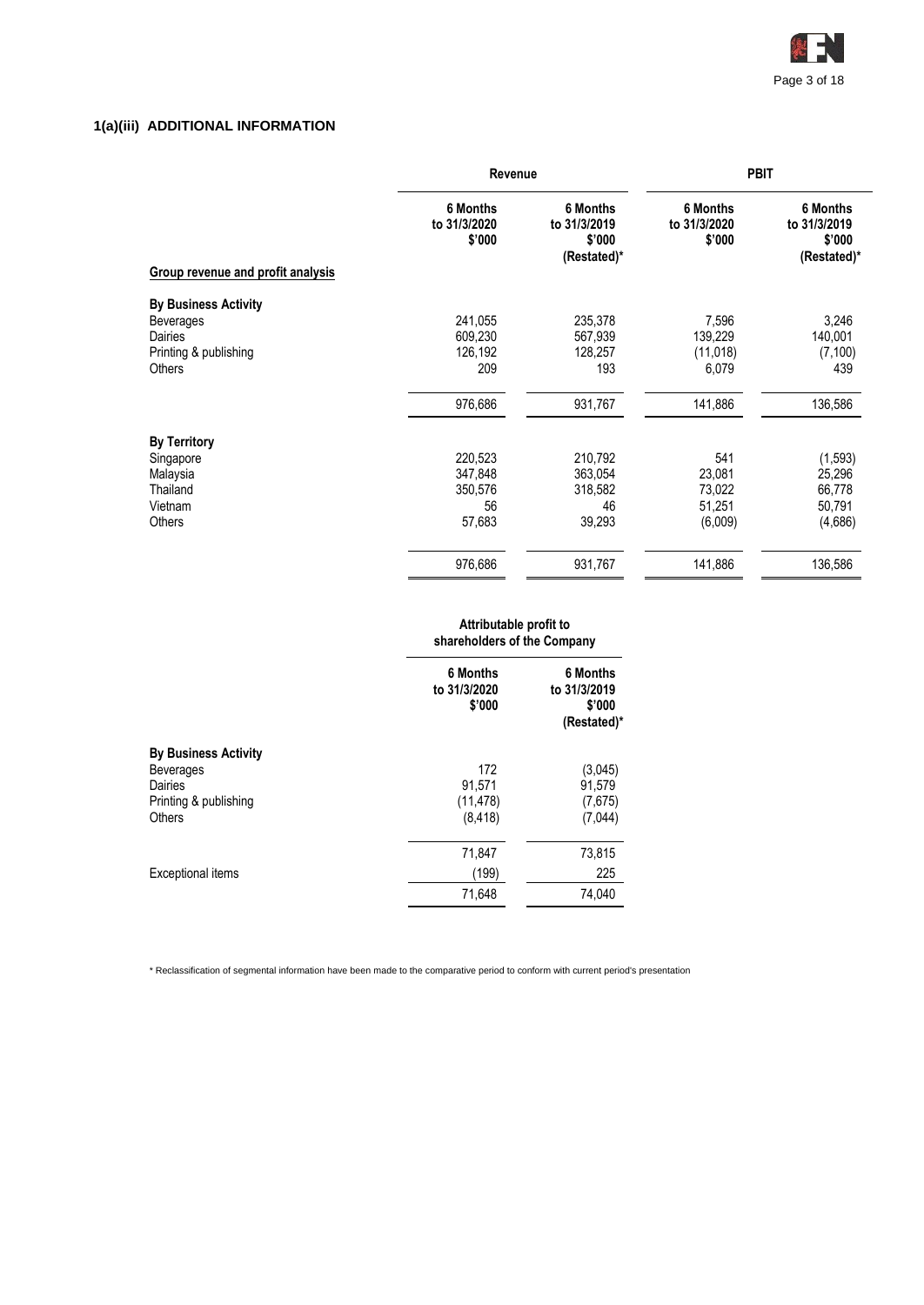

# **1(a)(iii) STATEMENT OF COMPREHENSIVE INCOME**

|                                                                                                                                | Group                              |                                    |  |
|--------------------------------------------------------------------------------------------------------------------------------|------------------------------------|------------------------------------|--|
|                                                                                                                                | 6 Months<br>to 31/3/2020<br>\$'000 | 6 Months<br>to 31/3/2019<br>\$'000 |  |
| <b>Profit after taxation</b>                                                                                                   | 105,567                            | 107,172                            |  |
| Other comprehensive income:                                                                                                    |                                    |                                    |  |
| Items that may be reclassified subsequently to profit statement<br>Share of other comprehensive income of associated companies | 4                                  | (106)                              |  |
| Fair value changes on derivative financial instruments                                                                         | (6,065)                            |                                    |  |
| Currency translation differences                                                                                               | 59,534                             | (4, 283)                           |  |
|                                                                                                                                | 53,473                             | (4, 389)                           |  |
| Items that will not be reclassified to profit statement<br>Remeasurement of defined benefit obligations                        |                                    | 3                                  |  |
| Fair value changes on equity investments measured at fair value through other<br>comprehensive income                          | (1,328)                            | (1, 411)                           |  |
|                                                                                                                                | (1, 328)                           | (1, 408)                           |  |
| Other comprehensive income for the period, net of taxation                                                                     | 52,145                             | (5,797)                            |  |
| Total comprehensive income for the period                                                                                      | 157,712                            | 101,375                            |  |
| Total comprehensive income attributable to:                                                                                    |                                    |                                    |  |
| Shareholders of the Company                                                                                                    | 123,591                            | 66,459                             |  |
| Non-controlling interests                                                                                                      | 34,121                             | 34,916                             |  |
|                                                                                                                                | 157,712                            | 101,375                            |  |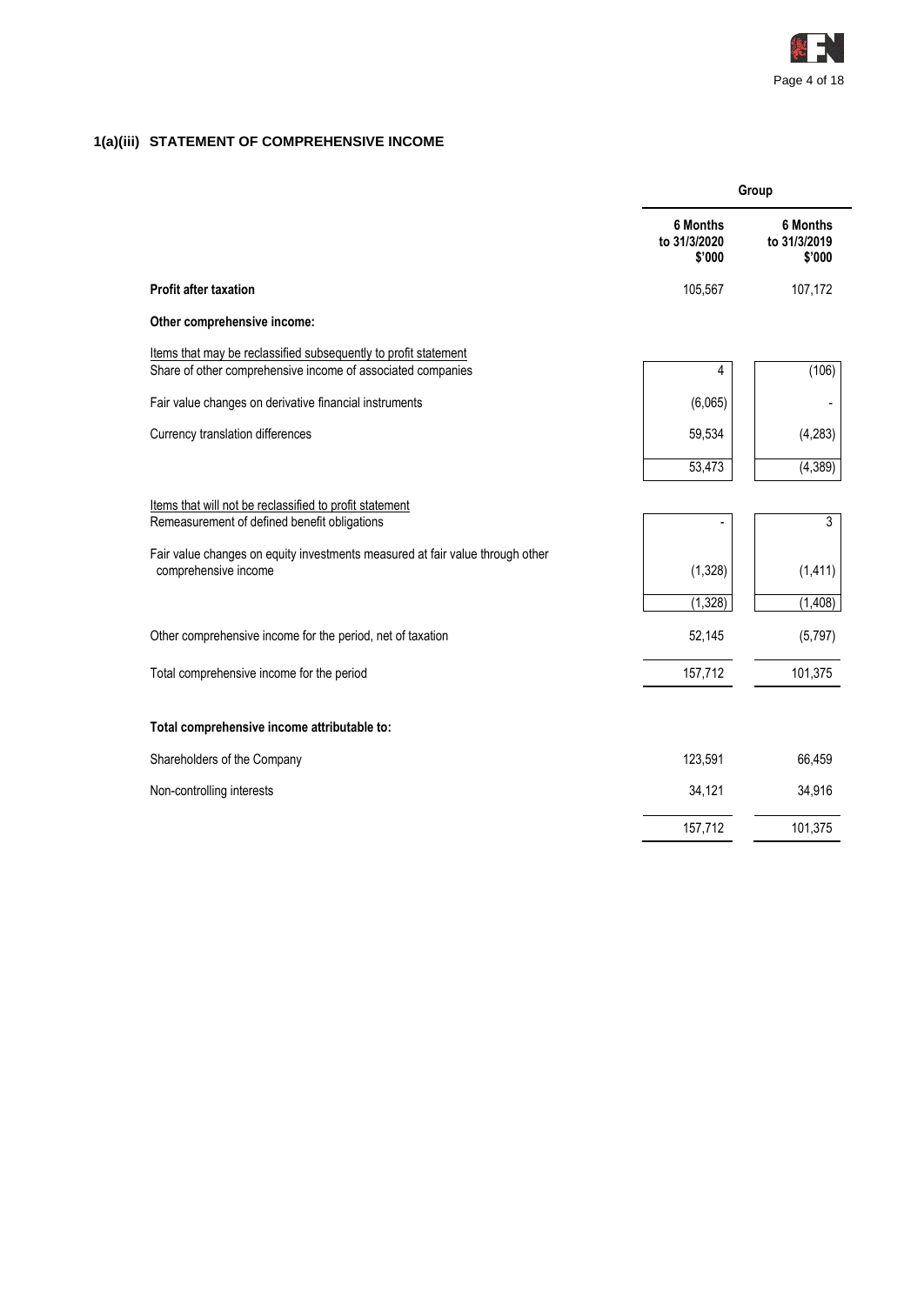

#### **1(b)(i) A statement of financial position (for the issuer and Group), together with a comparative statement as at the end of the immediately preceding financial year.**

# **BALANCE SHEETS**

|                                                 |                              | Group                        | Company                      |                              |  |  |
|-------------------------------------------------|------------------------------|------------------------------|------------------------------|------------------------------|--|--|
|                                                 | As at<br>31/3/2020<br>\$'000 | As at<br>30/9/2019<br>\$'000 | As at<br>31/3/2020<br>\$'000 | As at<br>30/9/2019<br>\$'000 |  |  |
| <b>SHARE CAPITAL AND RESERVES</b>               |                              |                              |                              |                              |  |  |
| Share capital                                   | 855,870                      | 853,549                      | 855,870                      | 853,549                      |  |  |
| Reserves                                        | 2,144,361                    | 2,079,881                    | 726,158                      | 841,355                      |  |  |
|                                                 | 3,000,231                    | 2,933,430                    | 1,582,028                    | 1,694,904                    |  |  |
| <b>NON-CONTROLLING INTERESTS</b>                | 416,844                      | 398,947                      |                              |                              |  |  |
|                                                 | 3,417,075                    | 3,332,377                    | 1,582,028                    | 1,694,904                    |  |  |
| Represented by:                                 |                              |                              |                              |                              |  |  |
| <b>NON-CURRENT ASSETS</b>                       |                              |                              |                              |                              |  |  |
| Fixed assets                                    | 756,648                      | 687,140                      | 7,070                        | 1,101                        |  |  |
| Investment properties                           | 17,586                       | 17,501                       |                              |                              |  |  |
| Properties held for development                 | 18,507                       | 18,490                       |                              |                              |  |  |
| Subsidiary companies                            | 169,815                      | 169,898                      | 2,222,656<br>38,965          | 2,222,649<br>38,965          |  |  |
| Joint venture companies<br>Associated companies | 2,746,530                    | 2,620,675                    |                              |                              |  |  |
| Intangible assets                               | 132,974                      | 130,062                      | 421                          | 175                          |  |  |
| <b>Brands</b>                                   | 27,470                       | 27,513                       | 212                          | 212                          |  |  |
| Other investments                               | 6,328                        | 7,656                        | 149,573                      | 207,800                      |  |  |
| Other receivables                               | 2,169                        | 2,735                        |                              | 2                            |  |  |
| Deferred tax assets                             | 2,593                        | 2,884                        |                              |                              |  |  |
|                                                 | 3,880,620                    | 3,684,554                    | 2,418,897                    | 2,470,904                    |  |  |
| <b>CURRENT ASSETS</b>                           |                              |                              |                              |                              |  |  |
| Inventories                                     | 290,978                      | 262,130                      |                              |                              |  |  |
| Trade receivables                               | 307,075                      | 277,025                      |                              |                              |  |  |
| Other receivables                               | 72,456                       | 66,256                       | 1,061                        | 855                          |  |  |
| Related parties                                 | 11,740                       | 7,871                        | 1,023                        | 807                          |  |  |
| Subsidiary companies                            |                              |                              | 13,747                       | 12,000                       |  |  |
| Joint venture companies                         | 1,189                        | 1,162                        |                              |                              |  |  |
| Associated companies                            | 15                           | 14                           | 12                           | 5                            |  |  |
| Cash and bank deposits                          | 249,225                      | 420,333                      | 15,519                       | 15,418                       |  |  |
|                                                 | 932,678                      | 1,034,791                    | 31,362                       | 29,085                       |  |  |
| <b>Deduct: CURRENT LIABILITIES</b>              |                              |                              |                              |                              |  |  |
| Trade payables                                  | 182,220                      | 182,475                      |                              |                              |  |  |
| Other payables                                  | 204,431                      | 247,223                      | 11,120                       | 11,773                       |  |  |
| Related parties                                 | 7,002                        | 7,222                        | 300                          | 1,593                        |  |  |
| Subsidiary companies                            |                              |                              | 7,206                        | 4,376                        |  |  |
| Associated companies                            | 950                          | 1,186                        |                              |                              |  |  |
| Lease liabilities                               | 15,708                       |                              | 2,617                        |                              |  |  |
| <b>Borrowings</b>                               | 19,516                       | 9,226                        |                              |                              |  |  |
| Provision for taxation                          | 55,353                       | 54,275                       | 3,362                        | 2,964                        |  |  |
|                                                 | 485,180                      | 501,607                      | 24,605                       | 20,706                       |  |  |
| <b>NET CURRENT ASSETS</b>                       | 447,498                      | 533,184                      | 6,757                        | 8,379                        |  |  |
| <b>Deduct: NON-CURRENT LIABILITIES</b>          |                              |                              |                              |                              |  |  |
| Other payables                                  | 23,414                       | 25,564                       |                              |                              |  |  |
| Subsidiary companies                            |                              |                              | 840,009                      | 784,258                      |  |  |
| Lease liabilities                               | 26,922                       |                              | 3,496                        |                              |  |  |
| Borrowings                                      | 822,796                      | 820,458                      |                              |                              |  |  |
| Provision for employee benefits                 | 17,198                       | 20,167                       |                              |                              |  |  |
| Deferred tax liabilities                        | 20,713                       | 19,172                       | 121                          | 121                          |  |  |
|                                                 | 911,043                      | 885,361                      | 843,626                      | 784,379                      |  |  |
|                                                 | 3,417,075                    | 3,332,377                    | 1,582,028                    | 1,694,904                    |  |  |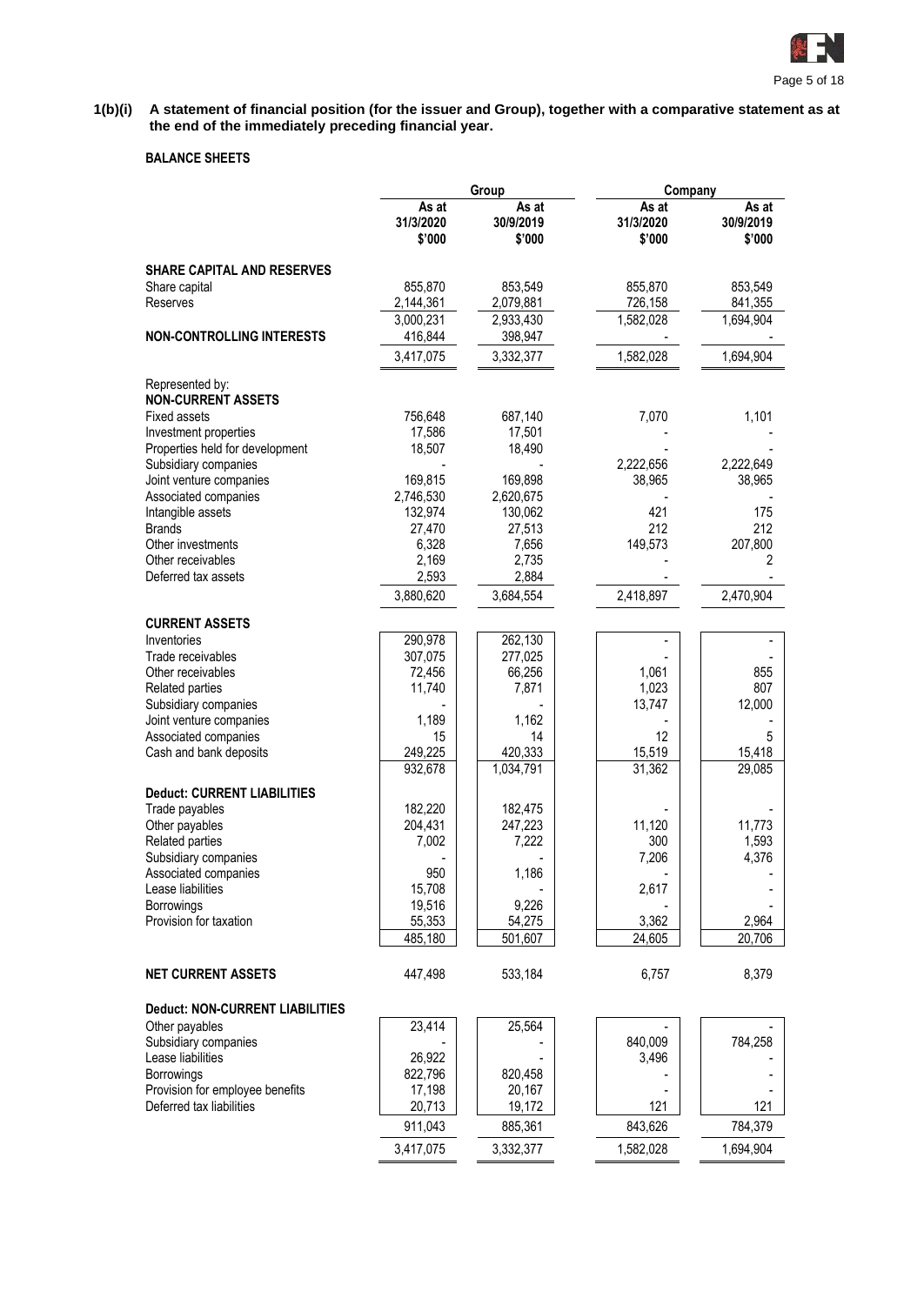

# **1(b)(ii) Aggregate amount of Group's borrowings and debt securities.**

**The Group's borrowings and debt securities as at the end of the financial period reported on, and comparative figures as at the end of the immediately preceding financial year:**

#### **Amount repayable in one year or less, or on demand**

|           |         | As at 31/3/2020<br>\$'000    | As at 30/9/2019<br>\$'000 |
|-----------|---------|------------------------------|---------------------------|
| Secured   | ٠<br>٠. | $\qquad \qquad \blacksquare$ | 93                        |
| Unsecured | ٠<br>٠. | 19,516                       | 9,133                     |
|           |         | 19,516                       | 9,226                     |

# **Amount repayable after one year**

|           |        | As at 31/3/2020<br>\$'000 | As at 30/9/2019<br>\$'000 |
|-----------|--------|---------------------------|---------------------------|
| Secured   | ٠<br>٠ | $\overline{\phantom{0}}$  | 209                       |
| Unsecured | ٠<br>٠ | 822,796                   | 820,249                   |
|           |        | 822,796                   | 820,458                   |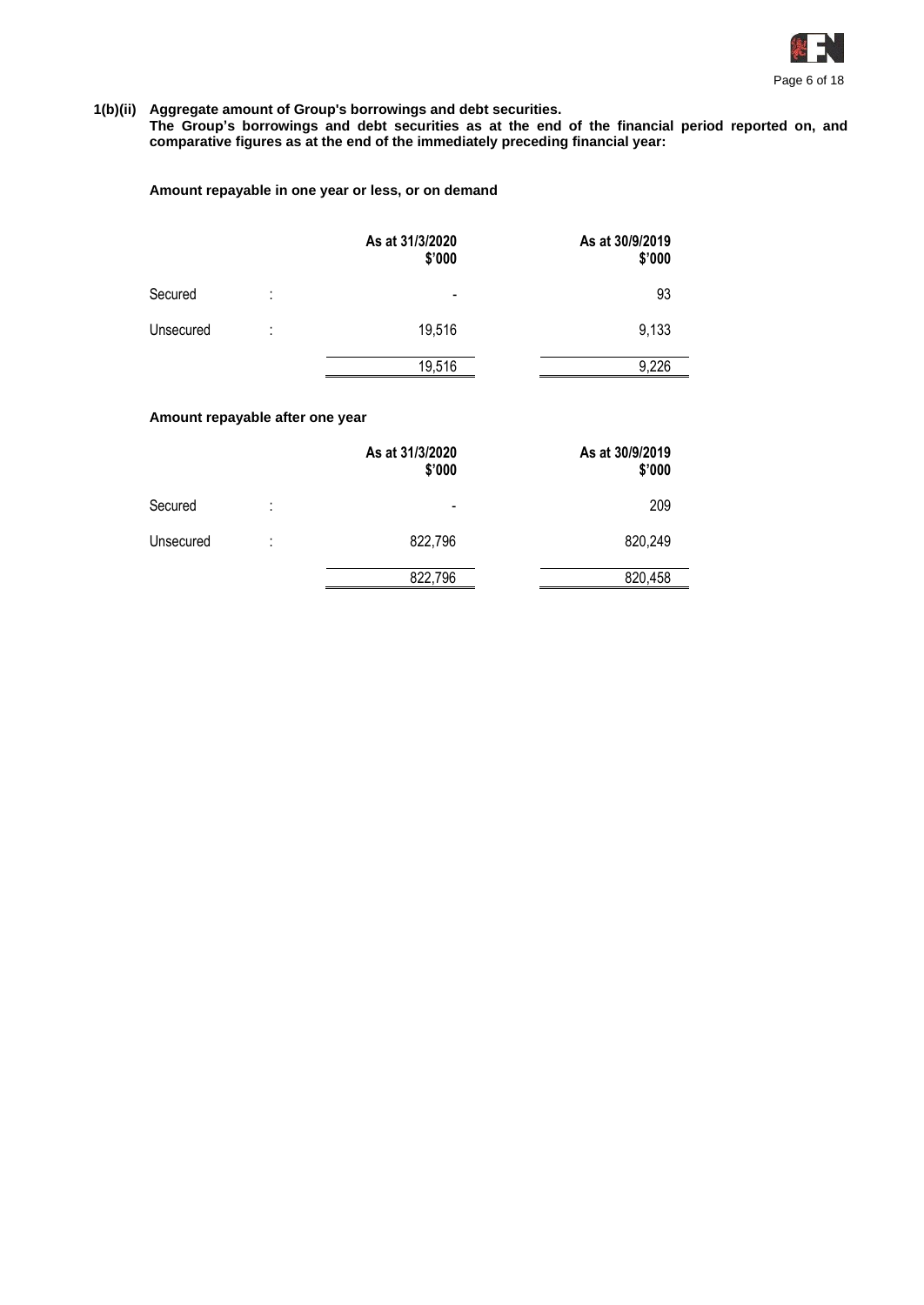

**1(c) A statement of cash flows (for the Group), together with a comparative statement for the corresponding period of the immediately preceding financial year.**

|                                                                                        | <b>6 Months</b><br>to 31/3/2020<br>\$'000 | <b>6 Months</b><br>to 31/3/2019<br>\$'000 |
|----------------------------------------------------------------------------------------|-------------------------------------------|-------------------------------------------|
| <b>CASH FLOWS FROM OPERATING ACTIVITIES</b>                                            |                                           |                                           |
| Profit before taxation and exceptional items                                           | 131,432                                   | 129,685                                   |
| Adjustments for:                                                                       |                                           |                                           |
| Depreciation of fixed assets                                                           | 37,481                                    | 24,098                                    |
| Amortisation of brands and intangible assets                                           | 6,654                                     | 5,786                                     |
| Impairment reversal of fixed assets                                                    | (6)                                       | (19)                                      |
| Fixed assets written off                                                               | 165                                       | 126                                       |
| Provision for employee benefits                                                        | 947<br>95                                 | 744                                       |
| Loss on lease modification and termination                                             |                                           |                                           |
| Gain on disposal of fixed assets                                                       | (70)                                      | (101)                                     |
| Gain on disposal of intangible assets<br>Interest income                               |                                           | (1)                                       |
|                                                                                        | (2,088)                                   | (3,659)                                   |
| Interest expenses<br>Share of results of joint venture companies                       | 12,542<br>(2,997)                         | 10,560<br>1,355                           |
| Share of results of associated companies                                               | (53,680)                                  | (53, 193)                                 |
| Employee share-based expense                                                           | 2,696                                     | 614                                       |
|                                                                                        |                                           | 200                                       |
| Fair value adjustment of financial instruments                                         | (565)                                     | (8)                                       |
| Gain on disposal of financial instruments                                              | (210)<br>132,396                          |                                           |
| Operating cash before working capital changes                                          |                                           | 116,187                                   |
| Change in inventories                                                                  | (28, 848)                                 | (6, 565)                                  |
| Change in receivables                                                                  | (36, 546)                                 | (1,047)                                   |
| Change in related parties, joint venture and associated companies' balances            | (4, 353)<br>(52, 119)                     | 1,588<br>3,626                            |
| Change in payables<br>Currency realignment                                             | (4,987)                                   | 343                                       |
|                                                                                        |                                           |                                           |
| Cash generated from operations<br>Interest income received                             | 5.543                                     | 114.132                                   |
|                                                                                        | 2,319                                     | 3,148                                     |
| Interest expenses paid                                                                 | (12, 212)                                 | (11, 484)                                 |
| Income taxes paid<br>Payment of employee benefits                                      | (20,665)<br>(1,242)                       | (5,680)                                   |
|                                                                                        |                                           | (1,641)                                   |
| Net cash (used in)/from operating activities                                           | (26, 257)                                 | 98,475                                    |
| <b>CASH FLOWS FROM INVESTING ACTIVITIES</b>                                            |                                           |                                           |
| Dividends from associated companies                                                    | 22.443                                    | 21,802                                    |
| Proceeds from disposal of fixed assets and intangible assets                           | 356                                       | 209                                       |
| Proceeds from sale of land lease                                                       | 11.000                                    |                                           |
| Purchase of fixed assets                                                               | (57, 480)                                 | (54, 585)                                 |
| Acquisition of non-controlling interests in a subsidiary company                       | (115)                                     |                                           |
| Payment for intangible assets                                                          | (8, 571)                                  | (9,040)                                   |
| Payment of deferred consideration for prior years' acquisition of subsidiary companies | (3,025)                                   |                                           |
| Investments in an associated and a joint venture company                               | (41, 747)                                 | (587)                                     |
| Deposits pledged in relation to acquisition of subsidiary companies                    | 3,025                                     |                                           |
| Net cash used in investing activities                                                  | (74, 114)                                 | (42, 201)                                 |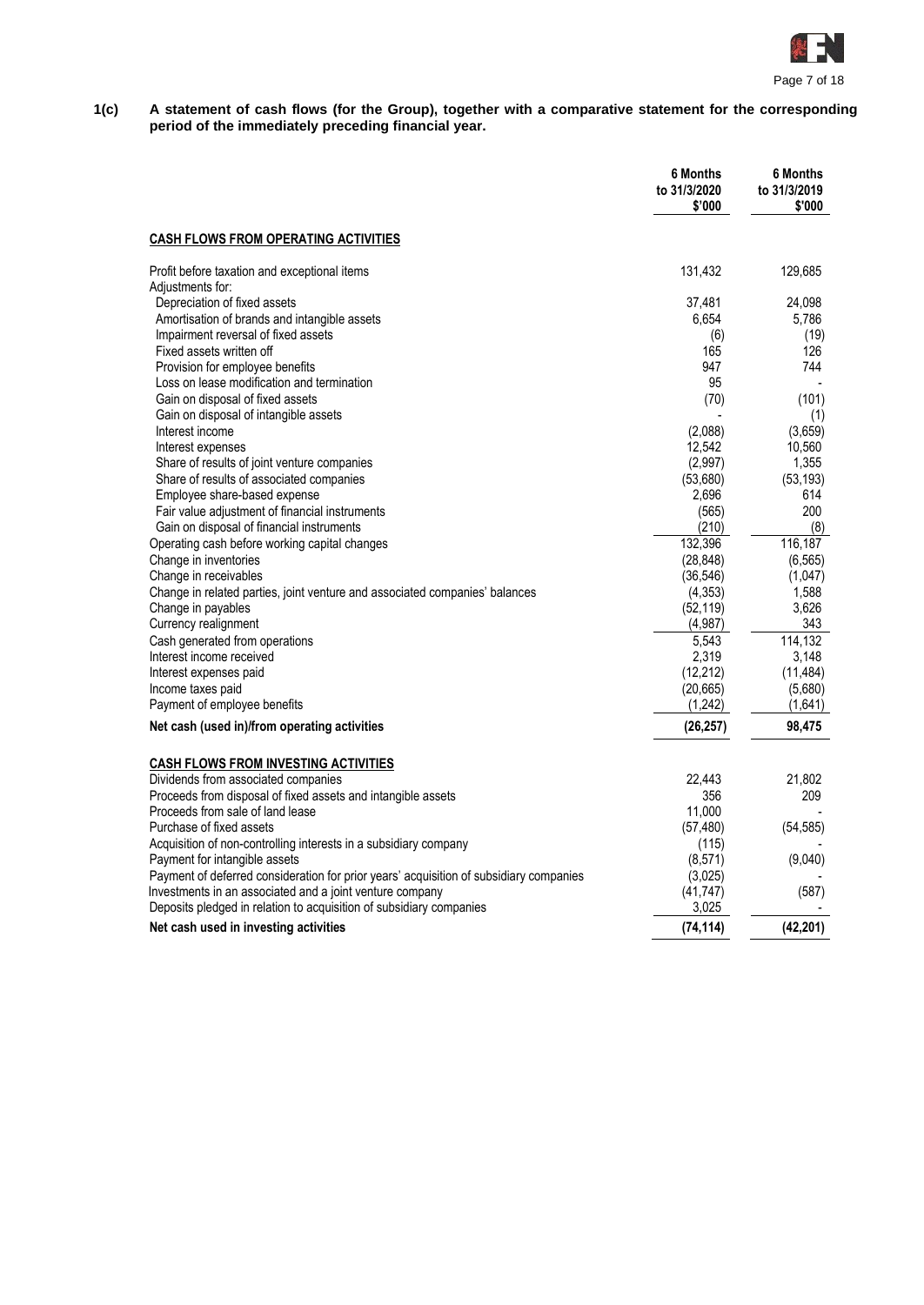

# **1(c) GROUP CASH FLOW STATEMENT** (cont'd)

|                                                                            | <b>6 Months</b><br>to 31/3/2020<br>\$'000 | <b>6 Months</b><br>to 31/3/2019<br>\$'000 |
|----------------------------------------------------------------------------|-------------------------------------------|-------------------------------------------|
| <b>CASH FLOWS FROM FINANCING ACTIVITIES</b>                                |                                           |                                           |
| Proceeds from borrowings                                                   | 19,062                                    | 63,905                                    |
| Repayment of borrowings                                                    | (4, 449)                                  | (269, 696)                                |
| Payment of lease liabilities                                               | (9,902)                                   |                                           |
| Purchase of shares by a subsidiary company                                 | (1,257)                                   | (624)                                     |
| Capital contribution by non-controlling interests<br>Payment of dividends: | 1,595                                     | 5,476                                     |
| - by subsidiary companies to non-controlling interests                     | (17, 793)                                 | (16, 519)                                 |
| - by the Company to shareholders                                           | (58,003)                                  | (43,471)                                  |
| Net cash used in financing activities                                      | (70, 747)                                 | (260, 929)                                |
| Net decrease in cash and cash equivalents                                  | (171, 118)                                | (204, 655)                                |
| Cash and cash equivalents at beginning of period                           | 417,327                                   | 527,166                                   |
| Effects of exchange rate changes on cash and cash equivalents              | 3,016                                     | 496                                       |
| Cash and cash equivalents at end of period                                 | 249,225                                   | 323,007                                   |
| Cash and cash equivalents at end of period comprise:                       |                                           |                                           |
| Cash and bank deposits                                                     | 249,225                                   | 325,969                                   |
| Less: Fixed deposits relating to consideration for acquisition of          |                                           |                                           |
| subsidiary companies                                                       |                                           | (2,962)                                   |
| Cash and cash equivalents at end of period                                 | 249,225                                   | 323,007                                   |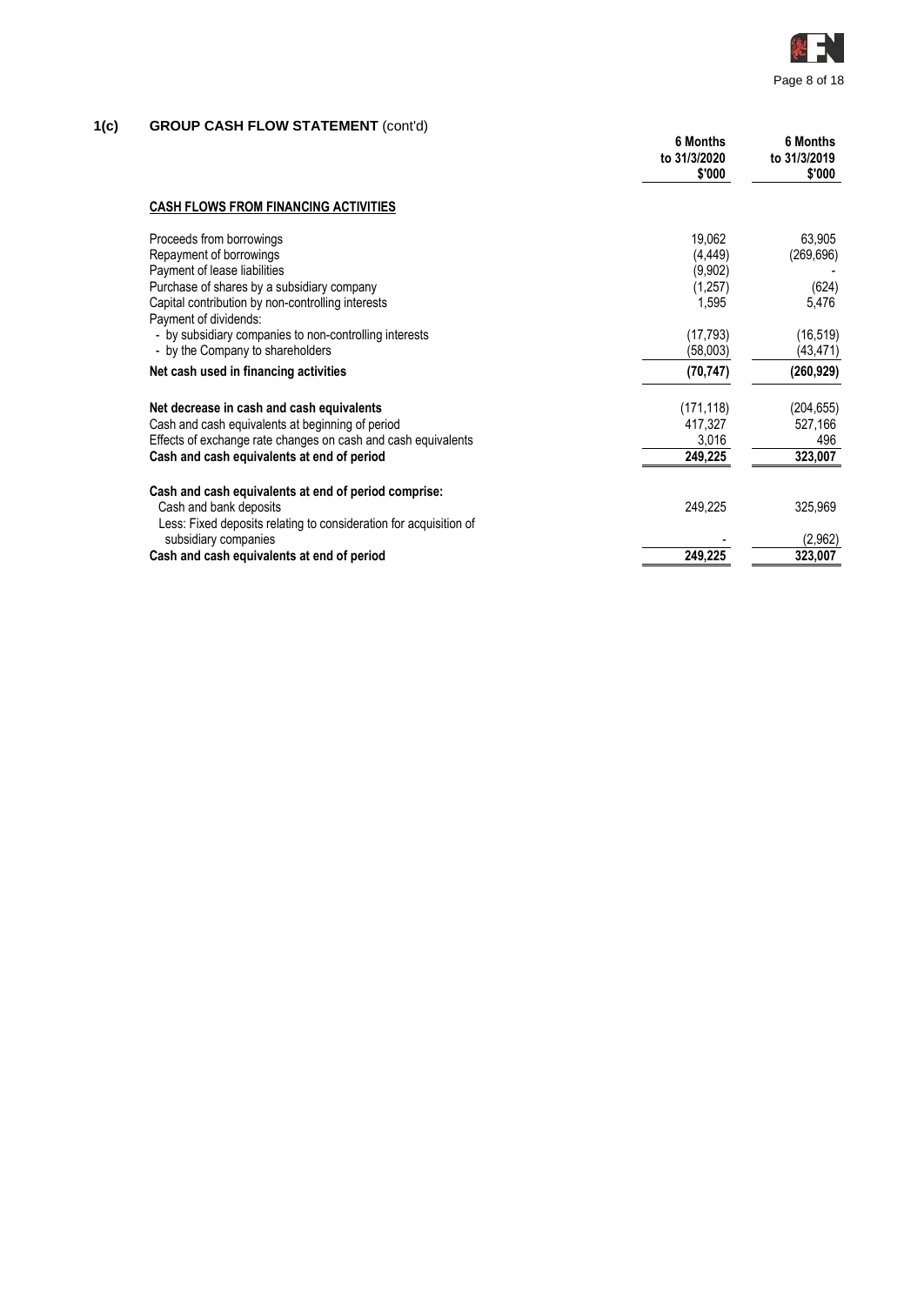

#### **1(d)(i) A statement (for the issuer and Group) showing either**

- **(i) all changes in equity or**
- **(ii) changes in equity other than those arising from capitalisation issues and distributions to shareholders, together with a comparative statement for the corresponding period of the immediately preceding financial year.**

# **STATEMENT OF CHANGES IN EQUITY**

|                                                                                                          |                  |                    |                    |                     |                                            | Group                    |                                       |                            |                |                                  |                 |
|----------------------------------------------------------------------------------------------------------|------------------|--------------------|--------------------|---------------------|--------------------------------------------|--------------------------|---------------------------------------|----------------------------|----------------|----------------------------------|-----------------|
|                                                                                                          | Share<br>Capital | Capital<br>Reserve | Revenue<br>Reserve | Exchange<br>Reserve | <b>Fair Value</b><br>Adjustment<br>Reserve | Hedging<br>Reserve       | Share-<br>based<br>Payment<br>Reserve | <b>Dividend</b><br>Reserve | Total          | Non-<br>controlling<br>Interests | Total<br>Equity |
| 6 Months ended<br>31 March 2020                                                                          | \$'000           | \$'000             | \$'000             | \$'000              | \$'000                                     | \$'000                   | \$'000                                | \$'000                     | \$'000         | \$'000                           | \$'000          |
| Balance at 1 October 2019                                                                                | 853,549          | (5,257)            | 2,031,134          | 21,678              | (32,099)                                   | (1, 447)                 | 7,911                                 | 57,961                     | 2,933,430      | 398,947                          | 3,332,377       |
| Comprehensive income                                                                                     |                  |                    |                    |                     |                                            |                          |                                       |                            |                |                                  |                 |
| Share of other comprehensive<br>income of associated companies                                           |                  |                    | 103                | (92)                | (7)                                        |                          |                                       |                            | 4              |                                  | 4               |
| Fair value changes on derivative<br>financial instruments                                                |                  |                    |                    |                     |                                            | (6,065)                  |                                       |                            | (6,065)        |                                  | (6,065)         |
| Fair value changes on equity<br>investments measured at fair value<br>through other comprehensive income |                  |                    |                    |                     | (1,328)                                    |                          |                                       |                            | (1,328)        | Ĭ.                               | (1,328)         |
| Currency translation difference                                                                          |                  |                    |                    | 59,332              |                                            |                          |                                       |                            | 59,332         | 202                              | 59,534          |
| Other comprehensive income for<br>the period                                                             |                  |                    | 103                | 59,240              | (1, 335)                                   | (6,065)                  |                                       |                            | 51,943         | 202                              | 52,145          |
| Profit for the period                                                                                    |                  |                    | 71,648             |                     |                                            |                          |                                       |                            | 71,648         | 33,919                           | 105,567         |
| Total comprehensive income for<br>the period                                                             |                  |                    | 71,751             | 59,240              | (1, 335)                                   | (6,065)                  |                                       |                            | 123,591        | 34,121                           | 157,712         |
| Contributions by and distributions<br>to owners                                                          |                  |                    |                    |                     |                                            |                          |                                       |                            |                |                                  |                 |
| Employee share-based expense                                                                             | $\bar{z}$        | $\overline{a}$     | $\sim$             | $\overline{a}$      | $\overline{a}$                             | $\overline{a}$           | 2,445                                 | $\overline{a}$             | 2,445          | 635                              | 3,080           |
| Issue of shares in the Company upon<br>vesting of shares awarded                                         | 2,321            |                    |                    |                     |                                            |                          | (2, 321)                              |                            |                |                                  |                 |
| Purchase of shares by a subsidiary<br>company                                                            |                  |                    | (697)              |                     |                                            |                          |                                       |                            | (697)          | (560)                            | (1, 257)        |
| Share of a subsidiary company<br>reissued pursuant to its share plans                                    |                  | (88)               | 1,172              |                     |                                            |                          | (1,084)                               |                            |                |                                  |                 |
| Capital contribution by non-<br>controlling interests                                                    |                  |                    |                    |                     |                                            |                          |                                       |                            |                | 1,595                            | 1,595           |
| Dividends:<br>Dividends paid                                                                             |                  |                    | (42)               |                     |                                            |                          |                                       | (57, 961)                  | (58,003)       | (17, 793)                        | (75, 796)       |
| Dividends proposed                                                                                       |                  |                    | (21, 751)          |                     |                                            |                          |                                       | 21,751                     |                |                                  |                 |
| Total contributions by and<br>distributions to owners                                                    | 2,321            | (88)               | (21, 318)          |                     |                                            | $\overline{\phantom{a}}$ | (960)                                 | (36, 210)                  | (56, 255)      | (16, 123)                        | (72, 378)       |
| Changes in ownership interests<br>Change of interests in a subsidiary<br>company                         |                  |                    | (14)               |                     |                                            |                          |                                       |                            | (14)           | 14                               |                 |
| Changes in carrying value of<br>put option granted to<br>non-controlling interests                       |                  | (521)              |                    |                     |                                            |                          |                                       |                            | (521)          | Ĭ.                               | (521)           |
| Acquisition of non-controlling interests<br>in a subsidiary company                                      |                  |                    |                    |                     |                                            |                          |                                       |                            | $\blacksquare$ | (115)                            | (115)           |
| Total changes in ownership<br>interests                                                                  |                  | (521)              | (14)               |                     |                                            |                          |                                       |                            | (535)          | (101)                            | (636)           |
| Total transactions with owners<br>in their capacity as owners                                            | 2,321            | (609)              | (21, 332)          |                     |                                            | ÷,                       | (960)                                 | (36, 210)                  | (56, 790)      | (16, 224)                        | (73, 014)       |
| Balance at 31 March 2020                                                                                 | 855,870          | (5,866)            | 2,081,553          | 80,918              | (33, 434)                                  | (7, 512)                 | 6,951                                 | 21,751                     | 3,000,231      | 416,844                          | 3,417,075       |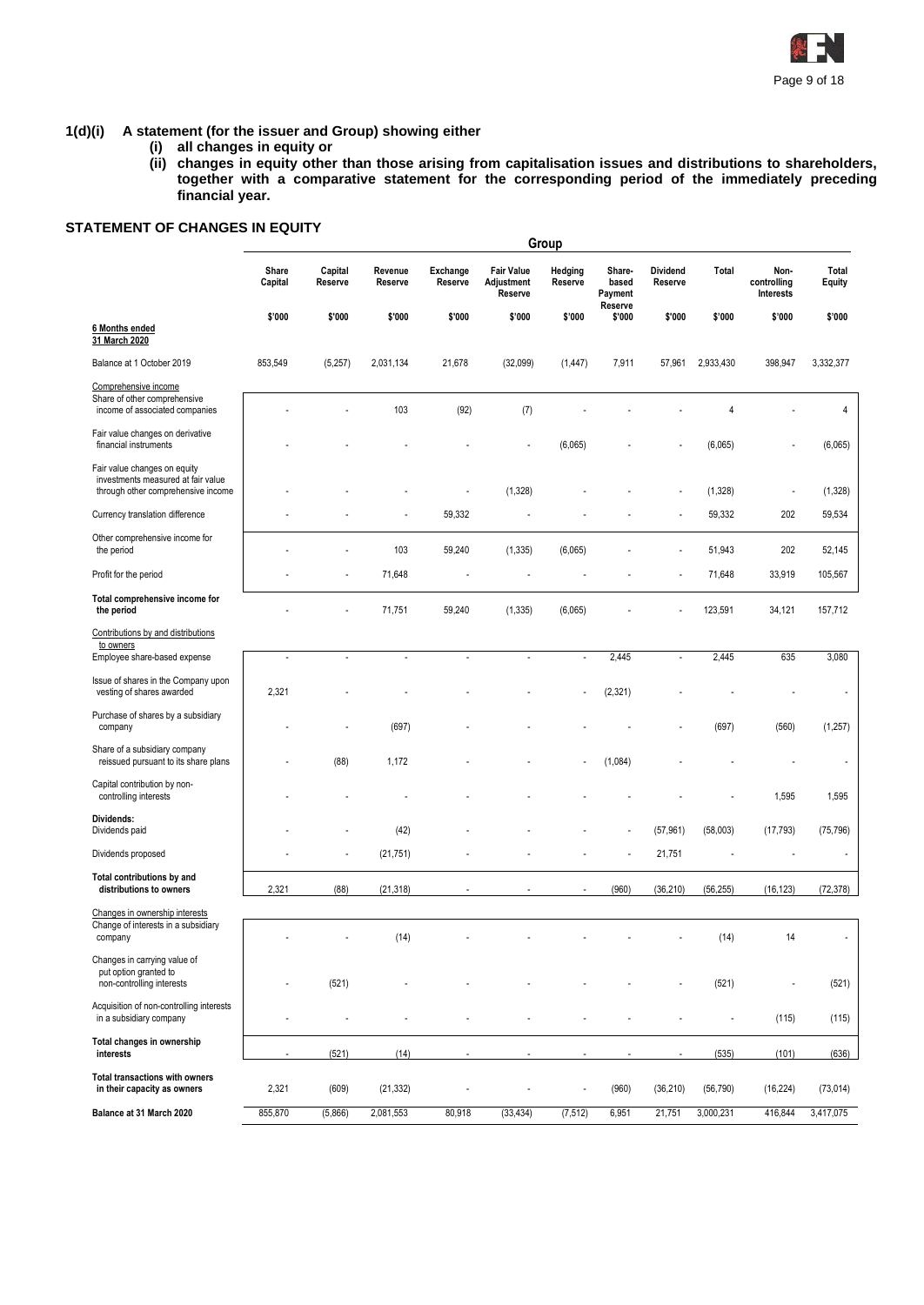

# **1(d)(i) STATEMENT OF CHANGES IN EQUITY** (cont'd)

|                                                                                                          |                  |                                  |                                                      |                    |                          | Group                                      |                                       |                                                      |                |                                  |                 |  |
|----------------------------------------------------------------------------------------------------------|------------------|----------------------------------|------------------------------------------------------|--------------------|--------------------------|--------------------------------------------|---------------------------------------|------------------------------------------------------|----------------|----------------------------------|-----------------|--|
|                                                                                                          | Share<br>Capital | <b>Treasury</b><br><b>Shares</b> | Capital<br>Reserve                                   | Revenue<br>Reserve | Exchange<br>Reserve      | <b>Fair Value</b><br>Adjustment<br>Reserve | Share-<br>based<br>Payment<br>Reserve | <b>Dividend</b><br>Reserve                           | Total          | Non-<br>controlling<br>Interests | Total<br>Equity |  |
|                                                                                                          | \$'000           | \$'000                           | \$'000                                               | \$'000             | \$'000                   | \$'000                                     | \$'000                                | \$'000                                               | \$'000         | \$'000                           | \$'000          |  |
| 6 Months ended<br>31 March 2019                                                                          |                  |                                  |                                                      |                    |                          |                                            |                                       |                                                      |                |                                  |                 |  |
| Balance at 1 October 2018                                                                                | 851,941          | (267)                            | 18,943                                               | 1,948,847          | (29, 552)                | (25, 873)                                  | 8,910                                 | 43,444                                               | 2,816,393      | 347,291                          | 3,163,684       |  |
| Comprehensive income                                                                                     |                  |                                  |                                                      |                    |                          |                                            |                                       |                                                      |                |                                  |                 |  |
| Share of other comprehensive<br>income of associated companies                                           |                  |                                  |                                                      | (29)               | (75)                     | (2)                                        |                                       |                                                      | (106)          |                                  | (106)           |  |
| Remeasurement of defined benefit<br>obligations                                                          |                  |                                  |                                                      | 3                  |                          |                                            |                                       |                                                      | 3              |                                  | 3               |  |
| Fair value changes on equity<br>investments measured at fair value<br>through other comprehensive income |                  |                                  |                                                      |                    |                          | (1, 411)                                   |                                       |                                                      | (1, 411)       | ÷,                               | (1, 411)        |  |
| Currency translation difference                                                                          |                  |                                  |                                                      |                    | (6,067)                  |                                            |                                       |                                                      | (6,067)        | 1,784                            | (4,283)         |  |
| Other comprehensive income for<br>the period                                                             |                  |                                  |                                                      | (26)               | (6, 142)                 | (1, 413)                                   |                                       |                                                      | (7, 581)       | 1,784                            | (5,797)         |  |
| Profit for the period                                                                                    |                  |                                  | Ĭ.                                                   | 74,040             | $\overline{\phantom{a}}$ | ÷,                                         |                                       |                                                      | 74,040         | 33,132                           | 107,172         |  |
| Total comprehensive income for<br>the period                                                             |                  |                                  |                                                      | 74,014             | (6, 142)                 | (1, 413)                                   |                                       |                                                      | 66,459         | 34,916                           | 101,375         |  |
| Contributions by and distributions                                                                       |                  |                                  |                                                      |                    |                          |                                            |                                       |                                                      |                |                                  |                 |  |
| to owners<br>Employee share-based expense                                                                | $\overline{a}$   |                                  | ÷,                                                   |                    | ÷,                       | L,                                         | 612                                   | $\overline{a}$                                       | 612            | $\overline{2}$                   | 614             |  |
| Treasury shares reissued pursuant to<br>share plans                                                      |                  | 267                              | 8                                                    |                    |                          |                                            | (275)                                 |                                                      |                |                                  |                 |  |
| Issue of shares in the Company upon<br>vesting of shares awarded                                         | 1,608            |                                  |                                                      |                    |                          |                                            | (1,608)                               |                                                      |                |                                  |                 |  |
| Purchase of shares by a subsidiary<br>company                                                            |                  |                                  |                                                      | (346)              |                          |                                            |                                       |                                                      | (346)          | (278)                            | (624)           |  |
| Shares of a subsidiary company<br>reissued pursuant to its share plans                                   |                  |                                  | (218)                                                | 1,266              |                          |                                            | (1,048)                               |                                                      |                |                                  |                 |  |
| Contribution of capital by non-<br>controlling interests                                                 |                  |                                  |                                                      |                    |                          |                                            |                                       |                                                      |                | 5,476                            | 5,476           |  |
| Dividends:<br>Dividends paid                                                                             |                  |                                  |                                                      | (27)               |                          |                                            |                                       | (43, 444)                                            | (43, 471)      | (16, 519)                        | (59,990)        |  |
| Dividends proposed                                                                                       |                  |                                  |                                                      | (21, 735)          |                          |                                            |                                       | 21,735                                               |                |                                  |                 |  |
| Total contributions by and<br>distributions to owners                                                    | 1,608            | 267                              | (210)                                                | (20, 842)          |                          |                                            | (2,319)                               | (21, 709)                                            | (43, 205)      | (11, 319)                        | (54, 524)       |  |
| Changes in ownership interests                                                                           |                  |                                  |                                                      |                    |                          |                                            |                                       |                                                      |                |                                  |                 |  |
| Change of interests in subsidiary<br>companies                                                           |                  |                                  |                                                      |                    |                          |                                            |                                       |                                                      |                |                                  | ÷               |  |
| Total changes in ownership<br>interests                                                                  | ÷,               |                                  | $\overline{\phantom{a}}$<br>$\overline{\phantom{a}}$ | (546)<br>(546)     |                          | $\blacksquare$                             | ÷,                                    | $\overline{\phantom{a}}$<br>$\overline{\phantom{a}}$ | (546)<br>(546) | 546<br>546                       | ۰               |  |
| <b>Total transactions with owners</b><br>in their capacity as owners                                     | 1,608            | 267                              | (210)                                                | (21, 388)          |                          | ÷,                                         | (2,319)                               | (21, 709)                                            | (43, 751)      | (10, 773)                        | (54, 524)       |  |
| Balance at 31 March 2019                                                                                 | 853,549          | $\overline{\phantom{a}}$         | 18,733                                               | 2,001,473          | (35, 694)                | (27, 286)                                  | 6,591                                 | 21,735                                               | 2,839,101      | 371,434                          | 3,210,535       |  |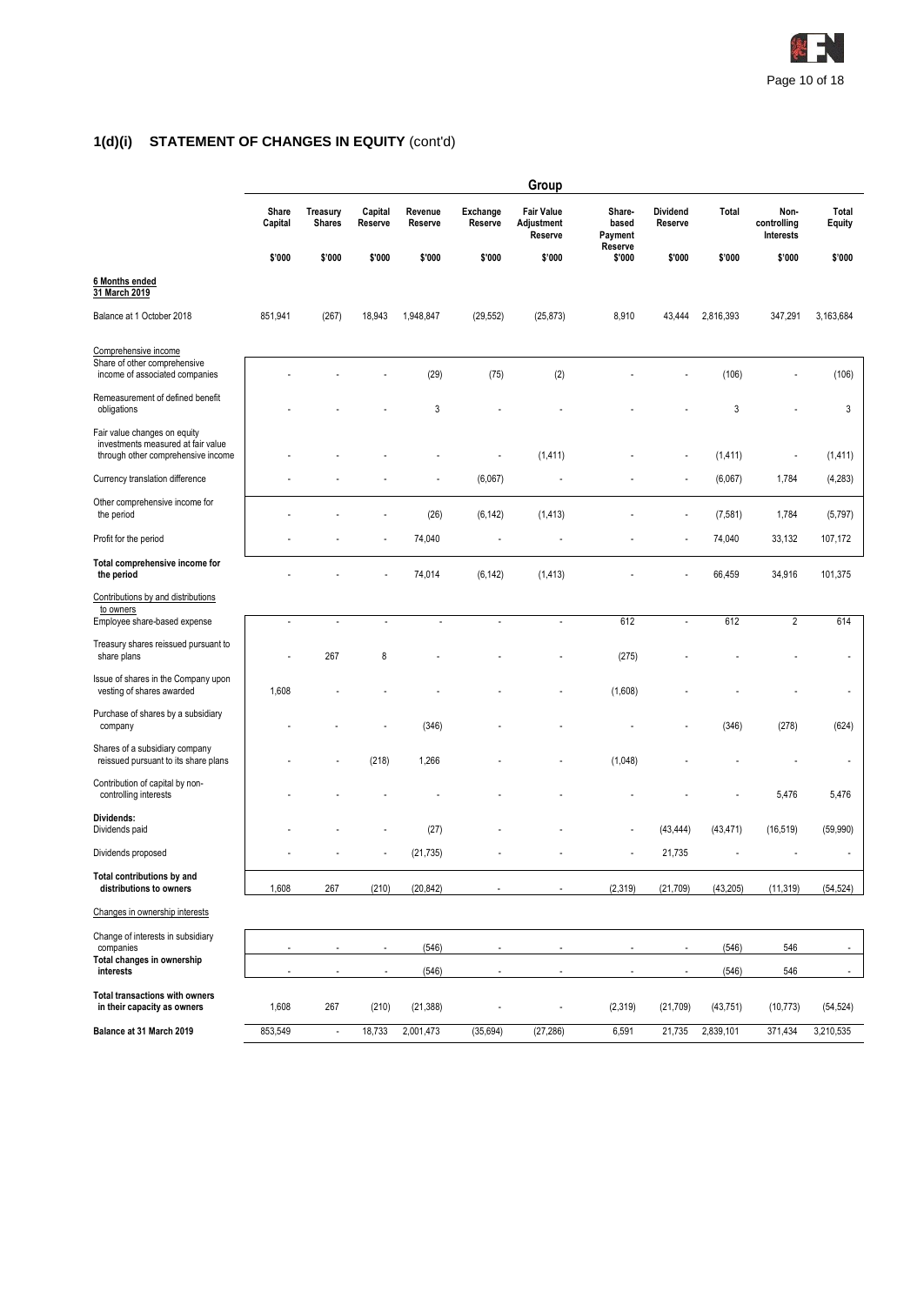

# **1(d)(i) STATEMENT OF CHANGES IN EQUITY** (cont'd)

|                                                                                                                                  | Company              |                                  |                          |                    |                                            |                            |                            |                          |
|----------------------------------------------------------------------------------------------------------------------------------|----------------------|----------------------------------|--------------------------|--------------------|--------------------------------------------|----------------------------|----------------------------|--------------------------|
|                                                                                                                                  | Share<br>Capital     | <b>Treasury</b><br><b>Shares</b> | Capital<br>Reserve       | Revenue<br>Reserve | <b>Fair Value</b><br>Adjustment<br>Reserve | Share-<br>based<br>Payment | <b>Dividend</b><br>Reserve | Total<br>Equity          |
|                                                                                                                                  | \$'000               | \$'000                           | \$'000                   | \$'000             | \$'000                                     | Reserve<br>\$'000          | \$'000                     | \$'000                   |
| 6 months ended 31 March 2020<br>Balance at 1 October 2019                                                                        | 853,549              |                                  | (1,091)                  | 722,593            | 57,939                                     | 3,953                      | 57,961                     | 1,694,904                |
| Comprehensive income<br>Fair value changes on equity investments<br>measured at fair value through other<br>comprehensive income |                      |                                  |                          |                    | (58, 227)                                  |                            |                            | (58, 227)                |
| Other comprehensive income for the period                                                                                        |                      |                                  | ÷,                       | Ĭ.                 | (58, 227)                                  |                            | ÷,                         | (58, 227)                |
| Profit for the period                                                                                                            |                      |                                  |                          | 1,702              |                                            |                            |                            | 1,702                    |
| Total comprehensive income for the period                                                                                        |                      |                                  | ÷                        | 1,702              | (58, 227)                                  | ä,                         | ÷,                         | (56, 525)                |
| Contributions by and distributions to owners<br>Employee share-based expense                                                     | $\overline{a}$       | $\blacksquare$                   | $\sim$                   | $\blacksquare$     | $\overline{a}$                             | 1,652                      | ÷,                         | 1,652                    |
| Issue of shares in the Company upon<br>vesting of shares awarded                                                                 | 2,321                |                                  |                          |                    |                                            | (2,321)                    |                            |                          |
| Dividends:<br>Dividends paid                                                                                                     |                      |                                  |                          | (42)               |                                            | L,                         | (57, 961)                  | (58,003)                 |
| Dividends proposed                                                                                                               |                      |                                  | $\overline{a}$           | (21, 751)          |                                            |                            | 21,751                     | $\overline{\phantom{a}}$ |
| Total transactions with owners in their<br>capacity as owners                                                                    | 2,321                |                                  |                          | (21, 793)          |                                            | (669)                      | (36, 210)                  | (56, 351)                |
| Balance at 31 March 2020                                                                                                         | 855,870              | $\blacksquare$                   | (1,091)                  | 702,502            | (288)                                      | 3,284                      | 21,751                     | 1,582,028                |
| 6 months ended 31 March 2019<br>Balance at 1 October 2018<br>Comprehensive income                                                | 851,941              | (267)                            | (1,099)                  | 741.673            | 72,624                                     | 4,268                      | 43,444                     | 1,712,584                |
| Fair value changes on equity investments<br>measured at fair value through other<br>comprehensive income                         |                      |                                  |                          |                    | (5, 772)                                   |                            |                            | (5, 772)                 |
| Other comprehensive income for the period                                                                                        | $\overline{a}$       |                                  | $\overline{\phantom{a}}$ |                    | (5, 772)                                   |                            |                            | (5, 772)                 |
| Profit for the period                                                                                                            |                      |                                  |                          | 8,343              |                                            |                            |                            | 8,343                    |
| Total comprehensive income for the period                                                                                        | L,                   | $\sim$                           | ÷,                       | 8,343              | (5, 772)                                   | $\overline{\phantom{a}}$   | $\overline{a}$             | 2,571                    |
| Contributions by and distributions to owners<br>Employee share-based expense                                                     | $\ddot{\phantom{a}}$ | $\overline{\phantom{a}}$         | L.                       | ÷.                 |                                            | 610                        | ÷,                         | 610                      |
| Issue of shares in the Company upon<br>vesting of shares awarded                                                                 | 1,608                |                                  |                          |                    |                                            | (1,608)                    |                            |                          |
| Treasury shares reissued pursuant to<br>share plans                                                                              |                      | 267                              | 8                        |                    |                                            | (275)                      |                            |                          |
| Dividends:<br>Dividends paid                                                                                                     |                      |                                  |                          | (27)               |                                            |                            | (43, 444)                  | (43, 471)                |
| Dividends proposed                                                                                                               |                      |                                  | $\overline{a}$           | (21, 735)          |                                            |                            | 21,735                     |                          |
| Total transactions with owners in their<br>capacity as owners                                                                    | 1,608                | 267                              | 8                        | (21, 762)          |                                            | (1, 273)                   | (21, 709)                  | (42, 861)                |
| Balance at 31 March 2019                                                                                                         | 853,549              | $\overline{\phantom{a}}$         | (1,091)                  | 728,254            | 66,852                                     | 2,995                      | 21,735                     | 1,672,294                |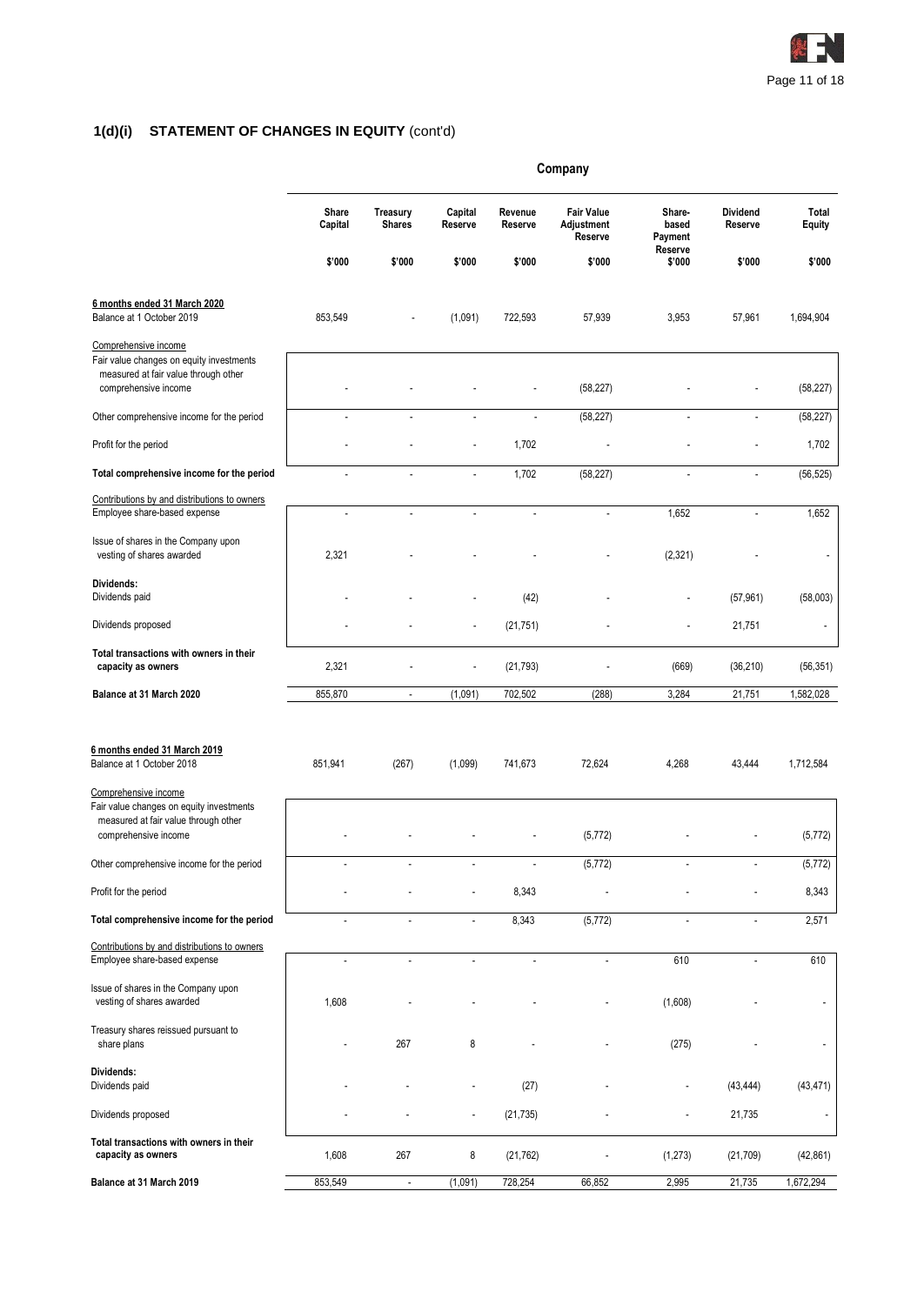

### **1(d)(ii) SHARE CAPITAL**

Details of any changes in the company's share capital arising from rights issue, bonus issue, share buy-backs, exercise of share options or warrants, conversion of other issues of equity securities, issue of shares for cash or as consideration for acquisition or for any other purpose since the end of the previous period reported on. State the number of shares that may be issued on conversion of all the outstanding convertibles, if any, against the total number of issued shares excluding treasury shares and subsidiary holdings of the issuer, as at the end of the current financial period reported on and as at the end of the corresponding period of the immediately preceding financial year. State also the number of shares held as treasury shares and the number of subsidiary holdings, if any, and the percentage of the aggregate number of treasury shares and subsidiary holdings held against the total number of shares outstanding in a class that is listed as at the end of the current financial period reported on and as at the end of the corresponding period of the immediately preceding financial year.

|                                                                                             | <b>Number of Shares</b>  |                                 |  |
|---------------------------------------------------------------------------------------------|--------------------------|---------------------------------|--|
|                                                                                             | 6 Months to<br>31/3/2020 | <b>6 Months to</b><br>30/9/2019 |  |
| Issued and fully paid ordinary shares:                                                      |                          |                                 |  |
| As at beginning of the period                                                               | 1,449,028,178            | 1,449,028,178                   |  |
| Issued during the period - pursuant to share plans                                          | 1,057,400                |                                 |  |
| As at end of the period                                                                     | 1,450,085,578            | 1,449,028,178                   |  |
|                                                                                             | As at<br>31/3/2020       | As at<br>31/3/2019              |  |
| The number of shares awarded conditionally under Share<br>Plans as at the end of the period | 2,399,450                | 3,381,763                       |  |
| The number of issued shares excluding treasury shares at the end<br>of the period           | 1,450,085,578            | 1,449,028,178                   |  |

The Company did not hold any treasury shares as at 31 March 2020 (31 March 2019: Nil). The treasury shares held represents Nil% (31 March 2019: Nil) of the total number of issued shares (excluding treasury shares).

The Company does not have any subsidiary holdings as at 31 March 2020 and 31 March 2019.

#### **1(d)(iii) The total number of issued shares excluding treasury shares as at the end of the current financial period and as at the end of the immediately preceding year.**

The Company's total number of issued shares, excluding treasury shares, is 1,450,085,578 as at 31 March 2020 and 1,449,028,178 as at 30 September 2019.

**1(d)(iv) A statement showing all sales, transfers, disposal, cancellation and/or use of treasury shares as at the end of the current financial period reported on.**

There were no sales, transfers, disposal, cancellation and/or use of treasury shares by the Company during the 6 months ended 31 March 2020.

#### **1(d)(v) A statement showing all sales, transfers, cancellation and/or use of subsidiary holdings as at the end of the current financial period reported on.**

The Company does not have any subsidiary holdings as at 31 March 2020 and 31 March 2019.

There were no sales, transfers, cancellation and/or use of subsidiary holdings during the 6 months ended 31 March 2020.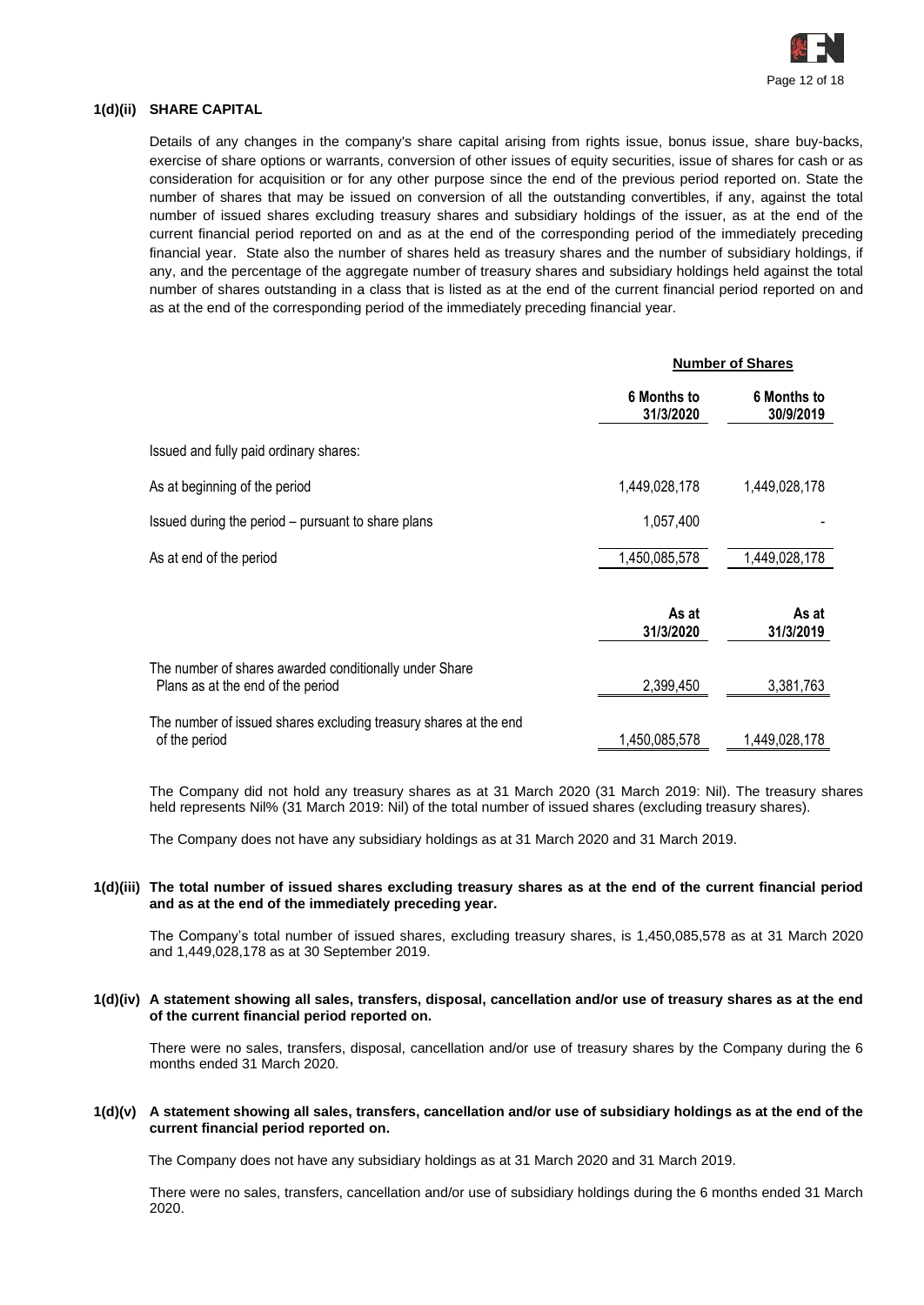

**2. Whether the figures have been audited or reviewed and in accordance with which auditing standard or practice.**

The figures have not been audited or reviewed by our auditors.

**3. Where the figures have been audited or reviewed, the auditors' report (including any qualifications or emphasis of a matter).**

Not applicable.

**4. Whether the same accounting policies and methods of computation as in the issuer's most recently audited annual financial statements have been applied.**

Except as disclosed in paragraph 5 below, the Group and Company have applied the same accounting policies and methods of computation in the preparation of the financial statements for the current reporting period as compared with the audited financial statements for the year ended 30 September 2019.

**5. If there are any changes in the accounting policies and methods of computation, including any required by an accounting standard, what has changed, as well as the reasons for, and the effect of, the change.**

As disclosed in paragraph 4 above, the Group and Company have adopted the following new, amendments to and interpretations of SFRS(I) which became effective from this financial year.

SFRS(I) 16 *Leases*

Annual Improvements to SFRS(I)s 2015-2017 cycle Amendment to SFRS(I) 3 *Business Combinations* Amendment to SFRS(I) 11 *Joint Arrangements* Amendment to SFRS(I) 1-12 *Income Taxes* Amendment to SFRS(I) 1-23 *Borrowing Costs* SFRS(I) INT 23 *Uncertainty over Income Tax Treatments*

Amendments to SFRS(I) 9 *Prepayment Features with Negative Consideration* Amendments to SFRS(I) 1-28 *Long Term Interests in Associates and Joint Ventures* Amendments to SFRS(I) 1-19 *Plan Amendments, Curtailment or Settlement*

Except for SFRS(I) 16, the adoption of the above new, amendments to and interpretations of the standards had no material impact on the financial statements of the Group and the Company.

#### SFRS(I) 16 *Leases*

SFRS(I) 16 introduces a single, on-balance sheet lease accounting model for lessees. A lessee recognises a rightof-use ("ROU") asset representing its right to use the underlying asset and a lease liability representing its obligation to make lease payments. Lessor accounting remains similar to the current standard – i.e. lessors continue to classify leases as finance or operating leases.

The Group and the Company applied SFRS(I) 16 initially on 1 October 2019, using the modified retrospective approach, with no restatement of comparative information. The Group and the Company applied the practical expedient to grandfather the definition of a lease on transition and to recognise ROU assets equal to its lease liabilities as at 1 October 2019.

On transition, lease liabilities were measured at the present value of the remaining lease payments, discounted at the respective lessee entities' incremental borrowing rates applicable to the leases as at 1 October 2019. ROU assets are measured at an amount equal to the lease liability, adjusted by the amount of any prepaid or accrued lease payments.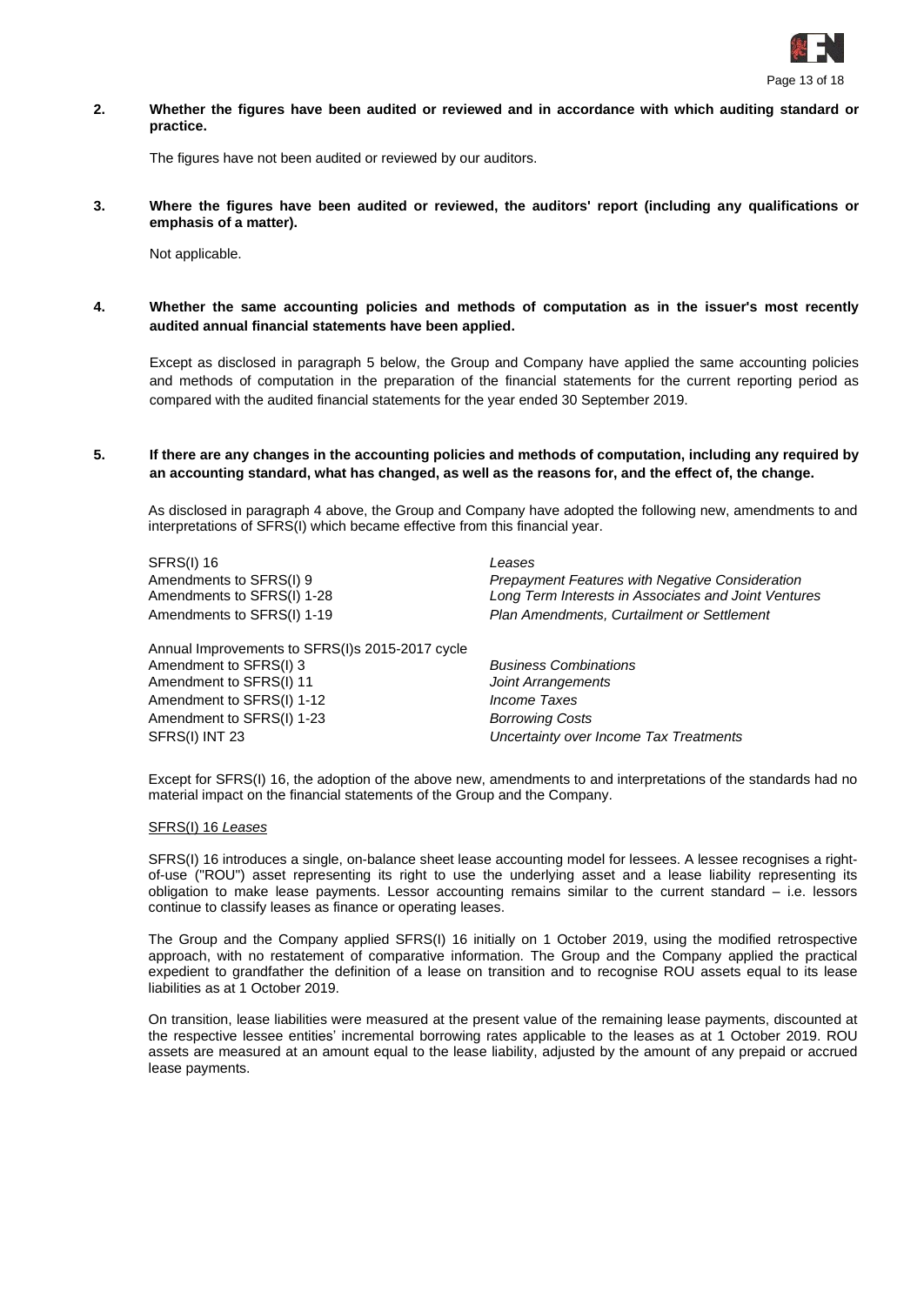

**5. If there are any changes in the accounting policies and methods of computation, including any required by an accounting standard, what has changed, as well as the reasons for, and the effect of, the change.** (cont'd)

Upon applying SFRS(I) 16, the effects on the Group's balance sheet are as follows:

# **GROUP BALANCE SHEET**

|                                              | As at<br>1 October 2019<br>\$'000 |
|----------------------------------------------|-----------------------------------|
| Increase/(Decrease) in:                      |                                   |
| <b>Assets</b>                                |                                   |
| Right-of-use assets included in Fixed assets | 53,236                            |
| Other receivables                            | (35)                              |
|                                              | 53,201                            |
| <b>Liabilities</b>                           |                                   |
| Lease liabilities                            | 52,957                            |
| Other payables                               | 244                               |
|                                              | 53,201                            |
|                                              |                                   |

- **6. Earnings per ordinary share of the Group for the current financial period reported on and the corresponding period of the immediately preceding financial year, after deducting any provision for preference dividends:**
	- **(a) based on the weighted average number of ordinary shares on issue and**

**(b) on a fully diluted basis (detailing any adjustments made to the earnings).**

|                                                                                 | Group                    |                          |  |
|---------------------------------------------------------------------------------|--------------------------|--------------------------|--|
| Earnings per ordinary share:                                                    | 6 Months to<br>31/3/2020 | 6 Months to<br>31/3/2019 |  |
| Based on the weighted average number of ordinary shares on issue (cents)<br>(a) |                          |                          |  |
| - before exceptional items                                                      | 5.0                      | 5.1                      |  |
| - after exceptional items                                                       | 4.9                      | 5.1                      |  |
| (b)<br>On a fully diluted basis (cents)                                         |                          |                          |  |
| - before exceptional items                                                      | 4.9                      | 5.1                      |  |
| - after exceptional items                                                       | 4.9                      | 5.1                      |  |
|                                                                                 | \$'000                   | \$'000                   |  |
| Attributable profit                                                             | 71,648                   | 74,040                   |  |
| Change in attributable profit due to dilutive potential shares                  |                          |                          |  |
| under share plans of a subsidiary company                                       | (121)                    | (120)                    |  |
| Adjusted attributable profit                                                    | 71,527                   | 73,920                   |  |

**7. Net asset value (for the issuer and group) per ordinary share based on issued share capital of the issuer at the end of the:-**

**(a) current financial period reported on; and**

**(b) immediately preceding financial year.**

|                                                                     | Group              |                    | Company            |                    |
|---------------------------------------------------------------------|--------------------|--------------------|--------------------|--------------------|
|                                                                     | As at<br>31/3/2020 | As at<br>30/9/2019 | As at<br>31/3/2020 | As at<br>30/9/2019 |
| Net asset value per ordinary share based on<br>issued share capital | \$2.07             | \$2.02             | \$1.09             | \$1.17             |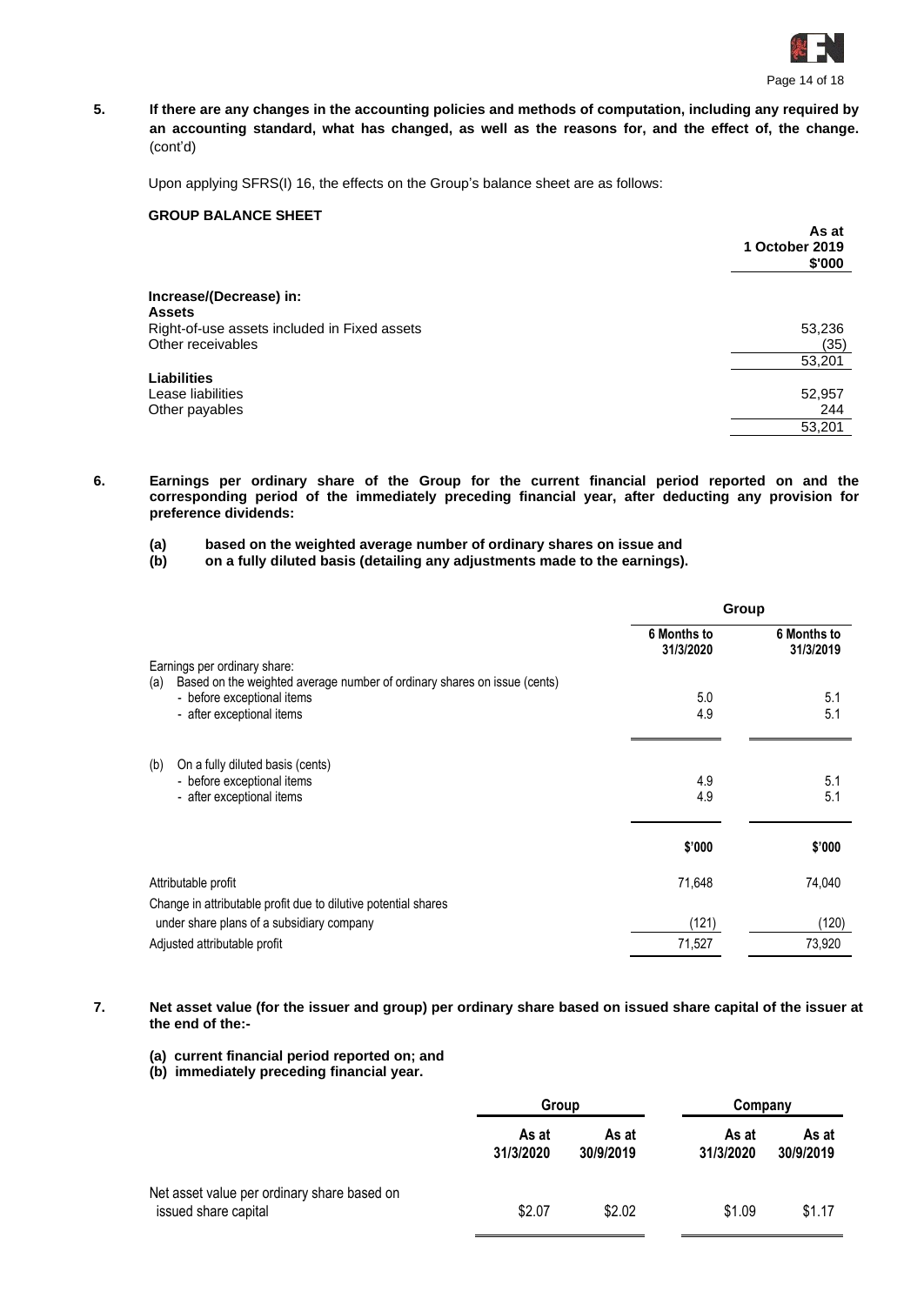

- **8. A review of the performance of the Group, to the extent necessary for a reasonable understanding of the Group's business. It must include a discussion of the following:-**
	- **(a) any significant factors that affected the turnover, costs, and earnings of the Group for the current financial period reported on, including (where applicable) seasonable or cyclical factors; and**
	- **(b) any material factors that affected the cash flow, working capital, assets or liabilities of the Group during the current financial period reported on.**

#### **REVIEW OF PERFORMANCE**

The principal activities of the Group are: (i) production and sale of beverages and dairy products; and (ii) printing and publishing.

These activities are carried out by the Company and it's subsidiary, joint venture and associated companies to which the Company provides management and administrative services.

#### **Profit Statement – 6 Months Ended 31 March 2020**

Revenue increased 4.8% to \$976.7 million from \$931.8 million in the corresponding period last year. PBIT (profit before interest and taxation) of \$141.9 million reflected an increase of 3.9% while attributable profit before exceptional items decreased 2.7% to \$71.8 million.

#### **Beverages**

Beverages revenue of \$241.1 million was 2.4% higher as compared to the corresponding period last year. This was mainly due to the revenue contribution from Emerald Brewery in Myanmar upon the start of its commercial operations, partly offset by decrease in revenue from Soft Drinks Malaysia impacted by flooding in East Malaysia and the outbreak of COVID-19.

PBIT more than doubled to \$7.6 million as compared to the corresponding period last year. Earnings improved on the back of higher sales and lower overheads and marketing spend in new markets.

#### **Dairies**

Dairies revenue at \$609.2 million was an increase of 7.3% from the corresponding period last year mainly attributed to Dairies Thailand on the back of successful execution of marketing and branding campaigns. Revenue growth in Malaysia and Singapore also contributed to the increase.

Despite improvements in revenue, Dairies PBIT decreased 0.6% to \$139.2 million as compared to the corresponding period last year due to higher supply chain costs, unfavourable input costs and higher marketing spend.

#### **Printing and Publishing**

Printing and Publishing achieved a revenue of \$126.2 million, and a corresponding PBIT loss of \$11.0 million. The impact of COVID-19 pandemic has caused PBIT loss to worsen to \$11.0 million compared to a loss of \$7.1 million for the same period last year stemming from the closure of print plants in China and Malaysia, significant weak retail traffic flow and the deferment of textbook adoptions in key markets.

#### **Tax**

The Group effective tax rate ("ETR") of 19.6% (2019: 17.6%) is mainly due to withholding tax and non-deductible expenses. A marked increase in withholding tax expense is the main reason for the higher ETR in the current period.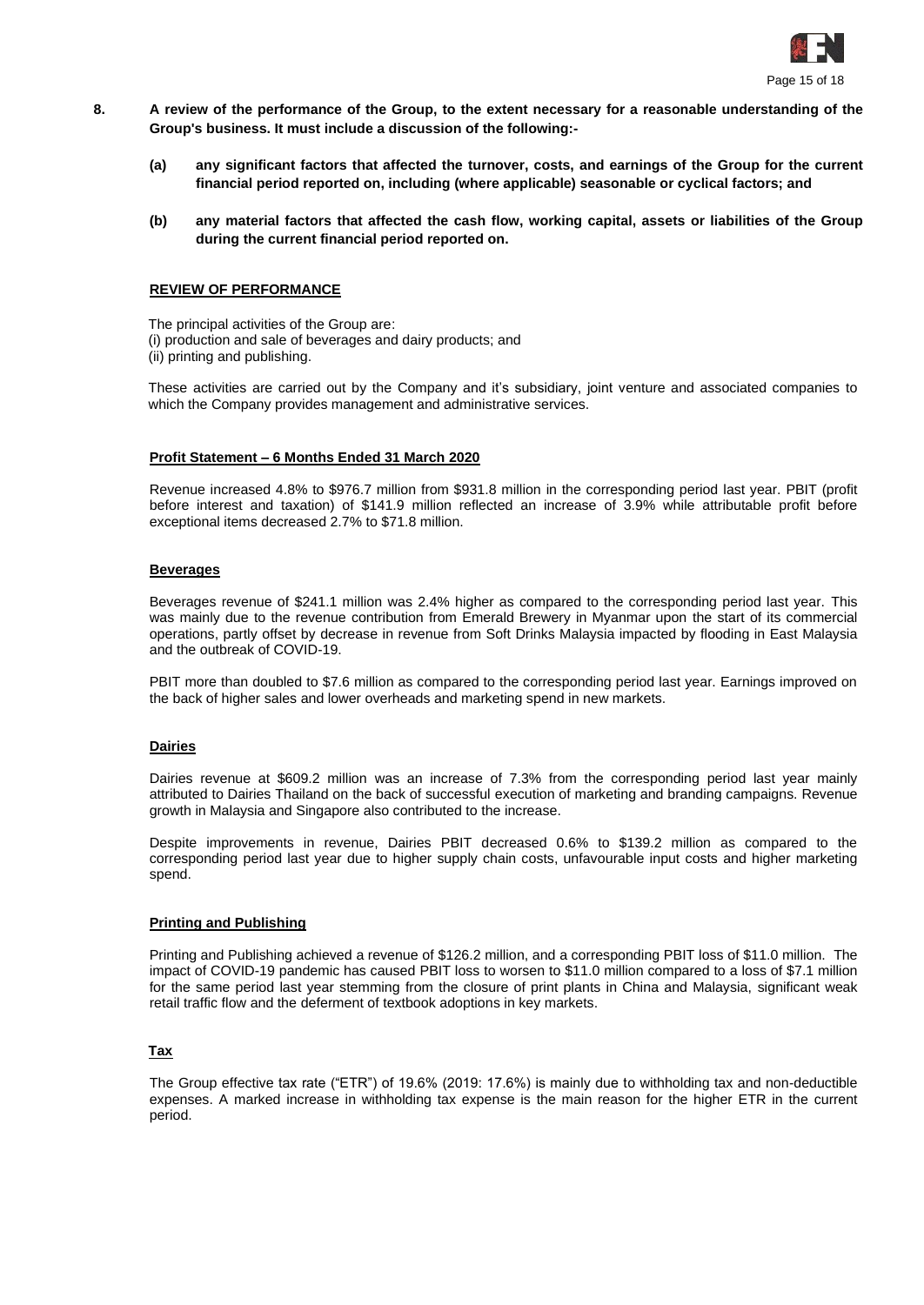

#### **Group Balance Sheet as at 31 March 2020**

The increase in Reserves was mainly due to profits of \$71.6 million retained for the period and currency translation arising from the appreciation of the Vietnamese Dong against the Singapore Dollar on the Group's interest in Vietnam Diary Products Joint Stock Company ("Vinamilk").

Non-current assets increased by \$196.1 million or 5.3% from \$3,684.6 million to \$3,880.6 million as at 31 March 2020 mainly due to the appreciation of the Vietnamese Dong against the Singapore Dollar on the Group's interest in Vinamilk and acquisition of additional shares in Vinamilk. Acquisition of fixed assets during the period and recognition of ROU upon the adoption of SFRS(I) 16 also contributed to the increase.

Current assets decreased by \$102.1 million or 9.9% from \$1,034.8 million to \$932.7 million as at 31 March 2020 mainly due to cash and bank deposits utilised for the acquisition of shares in Vinamilk. This was partly offset by the increase in inventories due to build-up for the upcoming festive season and increase in trade receivables arising from higher sales from the past festive season.

#### **Group Cash Flow Statement for the 6 Months Ended 31 March 2020**

The cash inflows and outflows are detailed in the Group Cash Flow Statement.

Net cash outflow due to operating activities for the period was \$26.3 million while the corresponding period last year generated a net cash inflow of \$98.5 million. This was mainly due to higher working capital required for the current period and higher income taxes paid.

Net cash outflow due to investing activities of \$74.1 million was higher than \$42.2 million for the corresponding period last year mainly due to increased investment in Vinamilk partly offset by proceeds received from the termination of a land lease arrangement.

Net cash outflow due to financing activities of \$70.7 million was lower than \$260.9 million for the corresponding period last year. The higher cash outflow last year were mainly due to the repayment of bank borrowings taken up previously for the acquisition of shares in Vinamilk.

#### **9. Where a forecast, or a prospect statement, has been previously disclosed to shareholders, any variance between it and the actual results.**

Not applicable.

### **10. A commentary at the date of the announcement of the significant trends and competitive conditions of the industry in which the group operates and any known factors or events that may affect the group in the next reporting period and the next 12 months.**

Against a backdrop of global and domestic economic uncertainties in response to the ongoing COVID-19 outbreak, we expect to see weaker consumer demand in our beverage and dairies operations in the second half of our financial year due to extended movement restrictions imposed in the various markets we operate in and the general decline of economic activities in these markets. Movement restrictions in these markets have resulted in the closure of certain customer channels, however this has been mitigated by higher purchases in the off-trade channel. Our production facilities continue to operate to meet consumer demand for essential goods. We are not experiencing any material supply chain issues for our raw materials. Our distribution logistics across the markets we operate in remain largely intact and unaffected by the COVID-19 disruptions.

Management remains positive that our strong fundamentals, financials and banking facilities will help us weather the ongoing economic headwinds, although it is still too early to rule out adverse financial impact that COVID-19 may further bring as the crisis is still unfolding. We are strengthening our businesses to be ready when economy activities eventually return and consumer demand recovers. In the next 2 months, we will focus on adjusting and sharpening our execution of route-to-market initiatives in view of the movement restrictions and in preparation for 2020 Ramadan festive sales. Management is also seeking to collaborate with overseas and e-commerce companies to expand and intensify distribution coverage. In Myanmar, we have commenced commercial operation of our brewery in this financial year and its sales performance has been better than planned. This will contribute to revenue growth for our beverage business.

The recovery of the COVID-19 pandemic is expected to take longer than expected. Hence, action plans have been taken to contain losses in the Printing and Publishing segment, with the key objectives of safeguarding our people's safety and strengthening our cash flows, during and post COVID-19 pandemic. In the last few years, Printing and Publishing have strengthened through various strategic initiatives. Its business is more resilient and will be able to ride out the negative impact from the COVID-19 pandemic in the long term.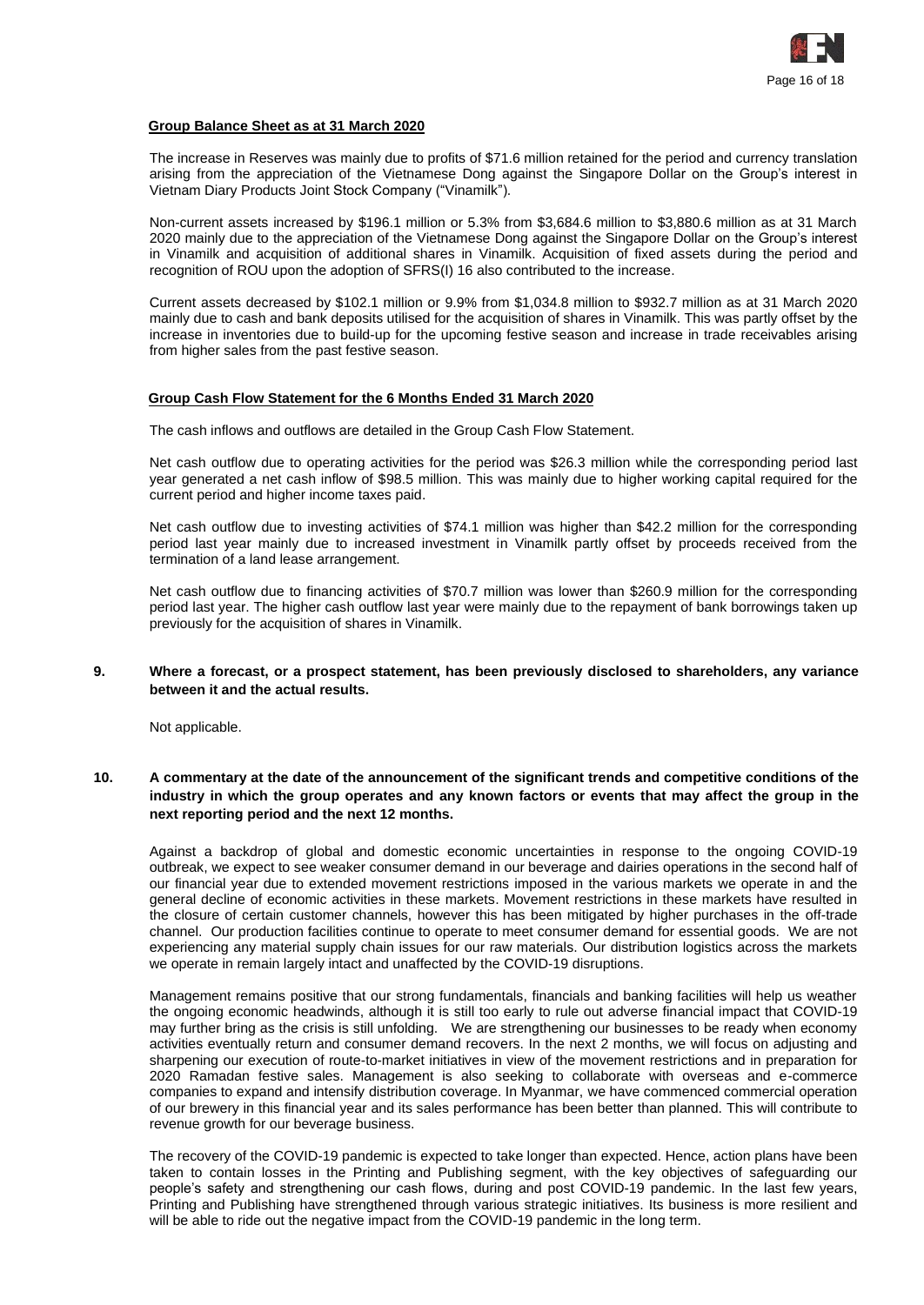

- **11. If a decision regarding dividend has been made:**
	- **(a) Whether an interim ordinary dividend has been declared:** Yes
	- **(b) (i)** Amount per share : 1.5 cents, tax-exempt (one-tier)
		- **(ii)** Previous corresponding period : 1.5 cents, tax-exempt (one-tier)
	- **(c) Whether the dividend is before tax, net of tax or tax exempt. If before tax or net of tax, state the tax rate and the country where the dividend is derived. (If the dividend is not taxable in the hands of shareholders, this must be stated).**

Tax-exempt (one-tier).

**(d) The date the dividend is payable.**

The Directors have declared an interim dividend of 1.5 cents per share, tax-exempt (one-tier), to be paid on 18 June 2020 (last year: 1.5 cents per share, tax-exempt (one-tier)).

**(e) The date on which Registrable Transfers received by the Company (up to 5.00pm) will be registered before entitlements to the dividend are determined.**

Registrable transfers received by the Company's Registrar, Tricor Barbinder Share Registration Services, 80 Robinson Road, #02-00, Singapore 068898 up to 5.00 pm on 3 June 2020 will be registered before entitlements to the dividend are determined.

Notice is hereby given that the share registers will be closed on  $4 - 5$  June 2020 for the preparation of dividend warrants.

#### **12. If the Group has obtained a general mandate from shareholders for IPTs, the aggregate value of such transactions as required under Rule 920(1)(a)(ii). If no IPT mandate has been obtained, a statement to that effect.**

Particulars of interested person transactions ("**IPTs**") for the 6 months to 31 March 2020.

| Name of interested person               | <b>Nature of relationship</b>                                                                                                                                                                                                                                                    | Aggregate value of all<br>interested person<br>transactions conducted under<br>shareholders' mandate<br>pursuant to Rule 920<br>(excluding transactions less<br>than \$100,000)<br>\$'000 |
|-----------------------------------------|----------------------------------------------------------------------------------------------------------------------------------------------------------------------------------------------------------------------------------------------------------------------------------|-------------------------------------------------------------------------------------------------------------------------------------------------------------------------------------------|
| Companies and entities in the TCC Group | Associates (as defined in the<br>SGX Listing Manual) of Mr.<br>Charoen Sirivadhanabhakdi and<br>Khunying Wanna<br>Sirivadhanabhakdi, who are the<br>Chairman and Vice-Chairman of<br>the Board of Directors<br>respectively, and the controlling<br>shareholders of the Company. | 14,103                                                                                                                                                                                    |

#### **13. SUBSEQUENT EVENT**

On 9 April 2020, Fraser & Neave Holdings Bhd ("F&NHB"), a subsidiary of the Company, announced that MSM Perlis Sdn Bhd ("MSM Perlis") had informed F&N AgriValley Sdn Bhd (a direct wholly-owned subsidiary of F&NHB, "F&N AgriValley") that, MSM Perlis has rescinded the conditional sale and purchase agreement ("SPA") it had entered into on 8 October 2019 with F&N AgriValley in relation to the proposed acquisition of approximately 4,453.92 hectares of leasehold land located in Mukim Chuping, Daerah Perlis in the state of Perlis, Malaysia; and that the retention sum held by the solicitors of MSM Perlis and deposit will be refunded to F&N AgriValley in accordance with the SPA. On 24 April 2020, F&NHB announced that F&N AgriValley had received the refund of the deposit paid under the SPA, and that the F&NHB Group will pursue and evaluate other opportunities for its proposed integrated crop and dairy farming project when such opportunities arise.